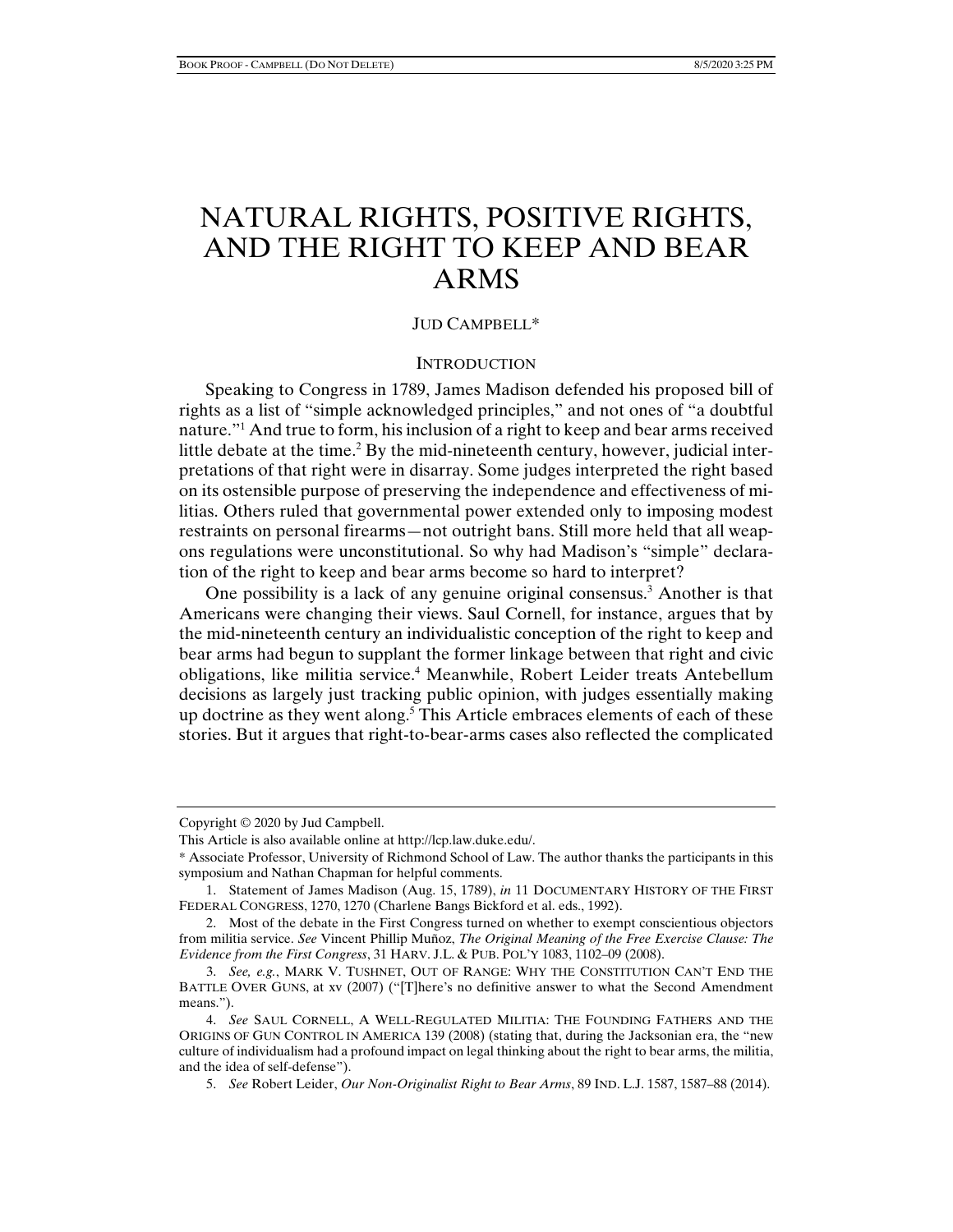and often contested relationship between natural rights and positive rights that shaped American rights jurisprudence more broadly.6

In part, this Article aims to show how an understanding of American rights discourse can illuminate the first judicial decisions interpreting the right to keep and bear arms.<sup>7</sup> Though seemingly in disarray, these opinions exhibited exactly the sorts of disagreements that one would expect given prevailing understandings of natural rights and positive rights. This does not disprove that other factors were at play. But it suggests a potentially broader consensus about certain aspects of the right than scholars have appreciated.<sup>8</sup>

More broadly, this Article argues that the first right-to-bear-arms decisions exemplify a tension that emerged when judges confronted claims about natural rights and positive rights in a changing social and legal landscape. These tensions arose partly from the problems of "vagueness" and "open texture" that constantly appear in interpretive disputes, especially when the context shifts.<sup>9</sup> But as we will see, matters were even trickier in the nineteenth century because of changing conceptions of the judicial role.

This story begins in Part I with a survey of Founding-Era rights discourse, and particularly the complex relationship between natural and positive rights. Natural-rights reasoning was open-ended and flexible, permitting the government to regulate natural rights in promotion of the public good. Natural rights therefore sounded more in the register of political philosophy than law, with legislatures and juries—not judges—giving them practical effect. Positive-rights discourse, on the other hand, was more formalist and conservative, using a backward-looking

 <sup>6.</sup> I use the term "natural rights" advisedly, recognizing that Americans sometimes described natural rights as being surrendered upon entering into a political society. Historical disagreements over how to talk about natural rights, though, should not distract from a broadly shared consensus about the implicit limits on governmental authority imposed by social-contract theory. *See* Jud Campbell, *Republicanism and Natural Rights at the Founding*, 32 CONST. COMMENT. 85, 95–96 (2017).

 <sup>7.</sup> My methodology is to present a historical framework for understanding rights and then show how that framework is consistent with the earliest right-to-bear-arms decisions. My argument thus presumes, without attempting to prove here, that judges were operating within this larger conceptual framework.

 <sup>8.</sup> I do not dispute that "Antebellum case law on the right to bear arms was deeply divided on the scope of the right." Saul Cornell, *Right to Carry Firearms Outside of the Home: Separating Historical Myths from Historical Realities*, 39 FORDHAM URB. L.J. 1695, 1714–15 (2012). But I do think that judges shared some basic premises about rights and that we can better understand these cases, including their conflicts, by recovering those premises.

 <sup>9.</sup> *See generally* Frederick Schauer, *Second-Order Vagueness in the Law*, *in* VAGUENESS AND LAW: PHILOSOPHICAL AND LEGAL PERSPECTIVES 177 (Geert Keil & Ralf Poscher eds., 2016). Vagueness refers to a lack of clarity in how to apply a particular term. For example, the term "tall" is somewhat vague because people may disagree about whether a man who is just under six feet in height is "tall." By contrast, "open texture" refers to "the ineliminable *possibility* of vagueness." *Id.* at 183. For instance, although it may be beyond debate today that a man who is just under seven feet in height is "tall," that would not be true if all other men suddenly grew an extra foot in height. In other words, even terms and applications of terms that seem clear today might become unclear in light of changed circumstances.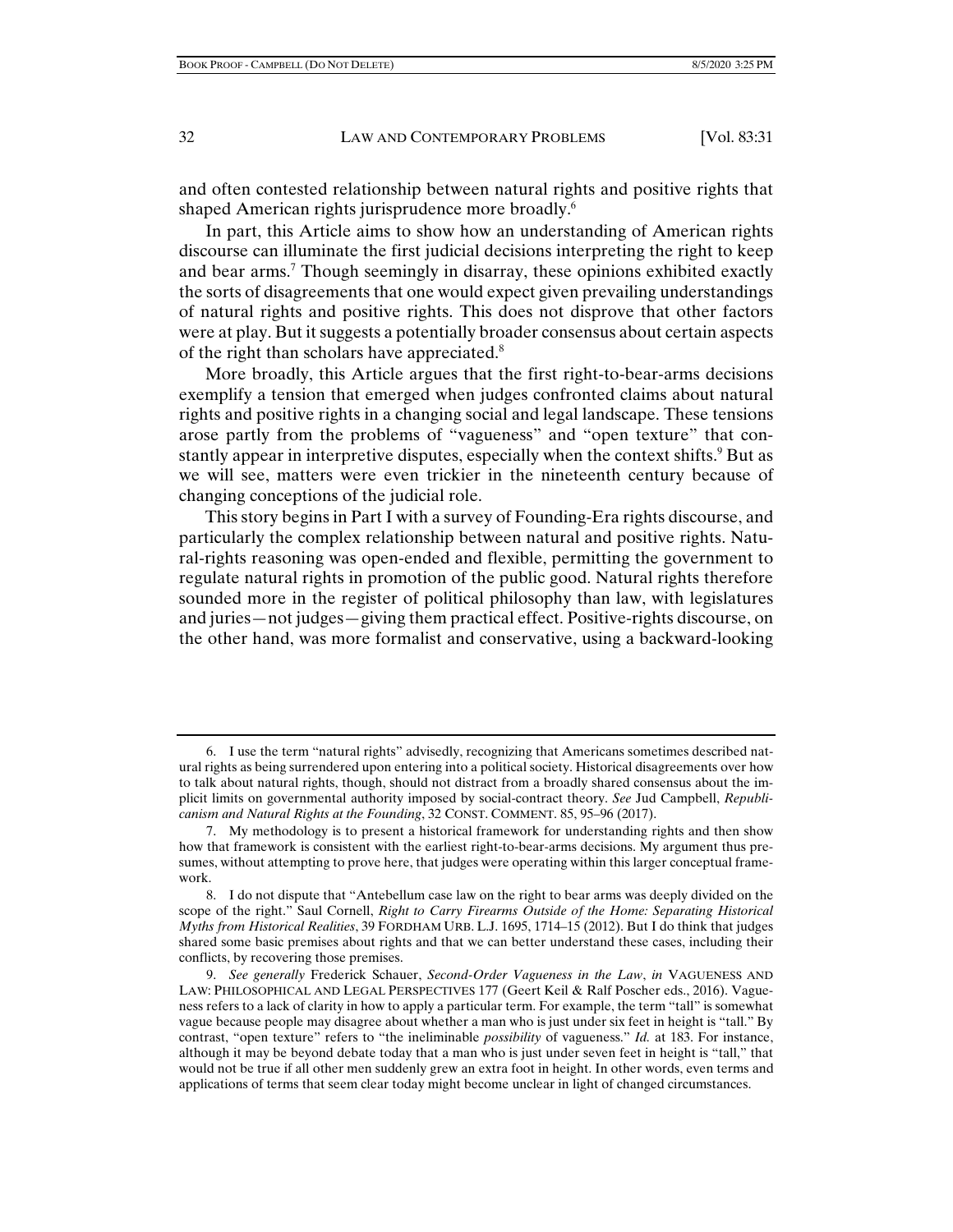historical method for identifying limits on governmental power.<sup>10</sup> Positive rights were therefore more amenable to judicial enforcement. But judges intervened only after the polity itself—through a political settlement—had already rejected a particular type of regulation. Judicial review thus served as only a partial check against abuses of legislative power.<sup>11</sup>

Decades later, however, American judges increasingly viewed themselves as the anointed guardians of the constitutional order. This shift created a dilemma for judges—particularly when legislatures began to innovate in response to novel problems. The tension was stark. Emergent norms of judicial review counseled against absolute deference to legislative judgments. But natural rights lacked legal specificity, and customary law rarely supplied clarity about how to address new problems.

As will be discussed in Part II, the first cases involving the right to keep and bear arms perfectly illustrate this tension. In response to rampant violence, state legislatures in the nineteenth century began to restrict the concealed carry of weapons. In some respects, these laws were unprecedented—particularly by suddenly converting widely practiced and otherwise innocent behavior into a crime. If legislatures could do *that*, one wondered, was there anything they could not do? Yet while history did not directly support the validity of concealed-carry bans, it did not directly undermine them, either.<sup>12</sup> Customary positive law did not settle the issue because the question had not previously emerged in these terms.

Absent a clear textual or historical basis for invalidation, one judicial option was simply to uphold these laws. And some judges did that. Yet this approach had the significant downside of allowing legislatures to run roughshod over natural rights, and over the protection of customary rights that arguably applied. Another response was to disregard legislative acts that limited freedom in novel ways, or to draw some other line demarcating legislative power. And some judges did that. But doing so conflicted with the judicial task of merely locating, not inventing, constitutional limits on legislative power.

This Article concludes with a brief discussion of how this history might bear on contemporary debates about the Second Amendment. Any use of early decisions requires staying attuned to premises about rights and about judicial review

 <sup>10.</sup> My statement that the "discourse" was conservative is deliberate. The actual interpretive practice was often quite dynamic. For an exploration of this conflict between conservative rhetoric and dynamic practice in rights jurisprudence, see Jud Campbell, *The Invention of First Amendment Federalism*, 97 TEX. L. REV. 517 (2019).

 <sup>11.</sup> *See generally* LARRY D. KRAMER, THE PEOPLE THEMSELVES: POPULAR CONSTITUTIONALISM AND JUDICIAL REVIEW (2004).

 <sup>12.</sup> *See* CLAYTON E. CRAMER, CONCEALED WEAPON LAWS OF THE EARLY REPUBLIC: DUELING, SOUTHERN VIOLENCE, AND MORAL REFORM 2–3 (1999) (discussing the history of concealed-carry laws). This is not to say, however, that regulations of weaponry were novel. *See* JOSEPH BLOCHER & DARRELL A. H. MILLER, THE POSITIVE SECOND AMENDMENT: RIGHTS, REGULATION, AND THE FUTURE OF *HELLER* 17–18 (2018) (pointing out a host of other types of arms regulations).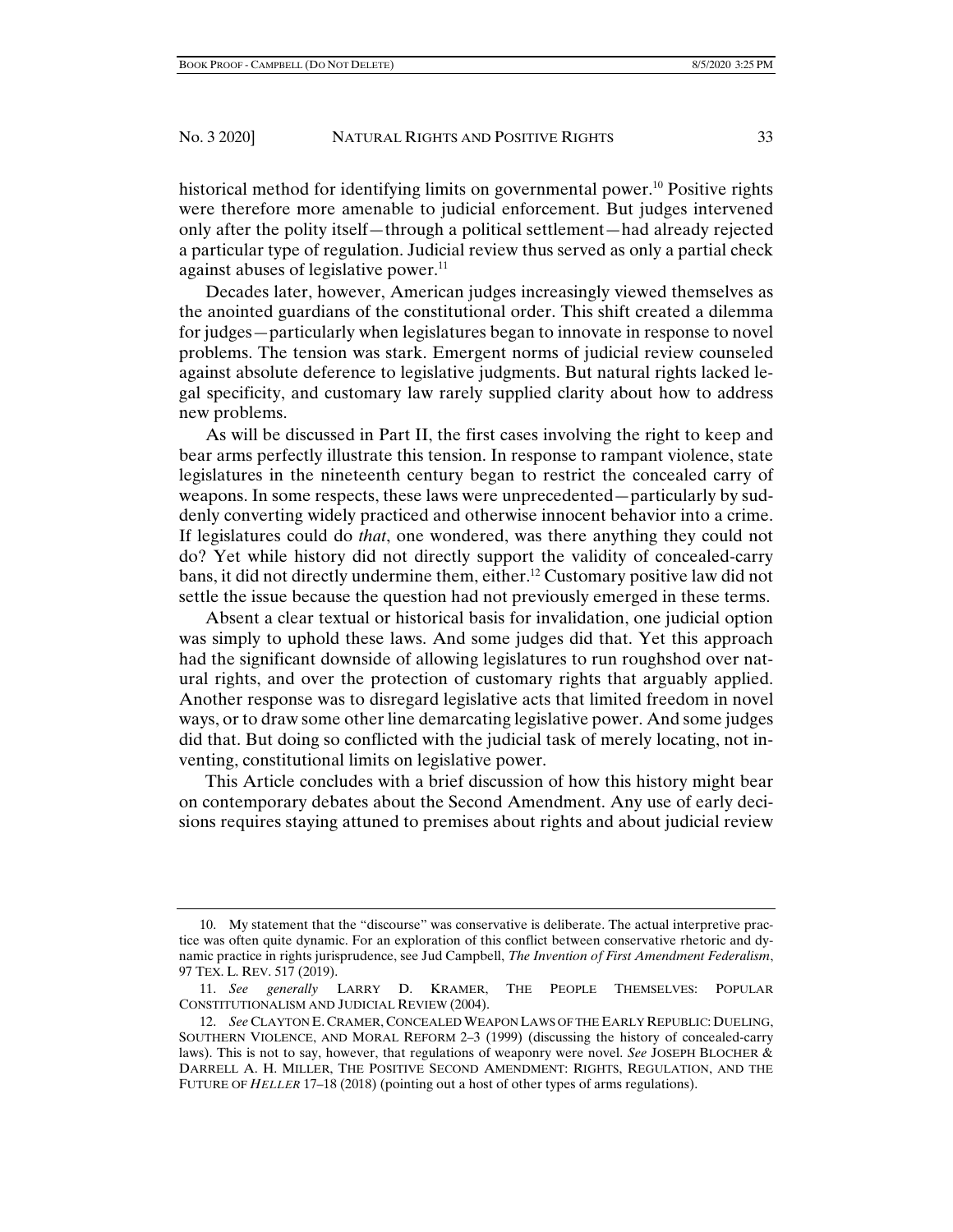that may differ substantially from our own.13 But while unpacking earlier rights decisions can lead to a better understanding of the past, it also reveals the extraordinary challenge of using history to answer modern questions. Just decades into the nineteenth century, the first right-to-bear-arms decisions were already revealing latent tensions in the law. The Founders simply had not anticipated that changing circumstances and broader conceptions of judicial review would transform rights jurisprudence.

I

## NATURAL AND POSITIVE RIGHTS

For its first hundred years, American constitutionalism was grounded on a theory of political authority known as social-contract theory.14 Rather than resting political authority on military force or divine will, social-contract theory posited that governmental authority depended on the consent of the people.<sup>15</sup> In essence, the theory sought to justify—and to limit—governmental authority by considering why people would agree to form a political society in the first place.<sup>16</sup> And the starting point in this thought experiment was the concept of natural rights.

#### A. Natural Rights

Americans understood natural rights as human capacities in an imagined state of nature without a government. These "rights" thus included any human ability that did not depend on governmental authority—thinking, reading, talking, eating, and so on, as well as the enjoyment of the fruits of one's labor.<sup>17</sup> Thomas Paine succinctly described these rights as "animal right[s]."<sup>18</sup> By contrast, positive rights were those defined in terms of governmental authority, like rights of habeas corpus, jury trials, and voting.19

 <sup>13.</sup> For a broader discussion of judicial failures to appreciate the undergirding assumptions behind earlier decisions, see Jonathan S. Masur & Lisa Larrimore Ouellette, *Deference Mistakes*, 82 U. CHI. L. REV. 643, 645 (2015).

 <sup>14.</sup> *See* Campbell, *supra* note 6, at 87. The term "social compact" was more common—and perhaps more reflective of the authoritative and enduring nature of the agreement—but I prefer "social contract" to avoid confusion with the separate historical debate over the nature of the federal union, in which one side advocated a "compact theory" that essentially viewed the federal constitution as a treaty.

 <sup>15.</sup> *See id.* at 88.

 <sup>16.</sup> *See id.* (stating that "[s]ocial-contract theory . . . hypothesized that individuals, recognizing the benefits of collective action" each agreed to create a society to promote the common good, which "had powerful implications for the proper scope of governmental power" (citations omitted)).

 <sup>17.</sup> *Id.* at 91.

 <sup>18.</sup> *See* Thomas Paine, *Candid and Critical Remarks on Letter 1, Signed Ludlow*, PA. J. & WEEKLY ADVERTISER, June 4, 1777, at 1.

 <sup>19. &</sup>quot;The Founders sometimes referred to positive rights as *adventitious* or *social* rights." Jud Campbell, *Natural Rights and the First Amendment*, 127 YALE L.J. 246, 252 n.14 (2017). As used in this Article, positive rights contrasted with natural rights, not with negative rights.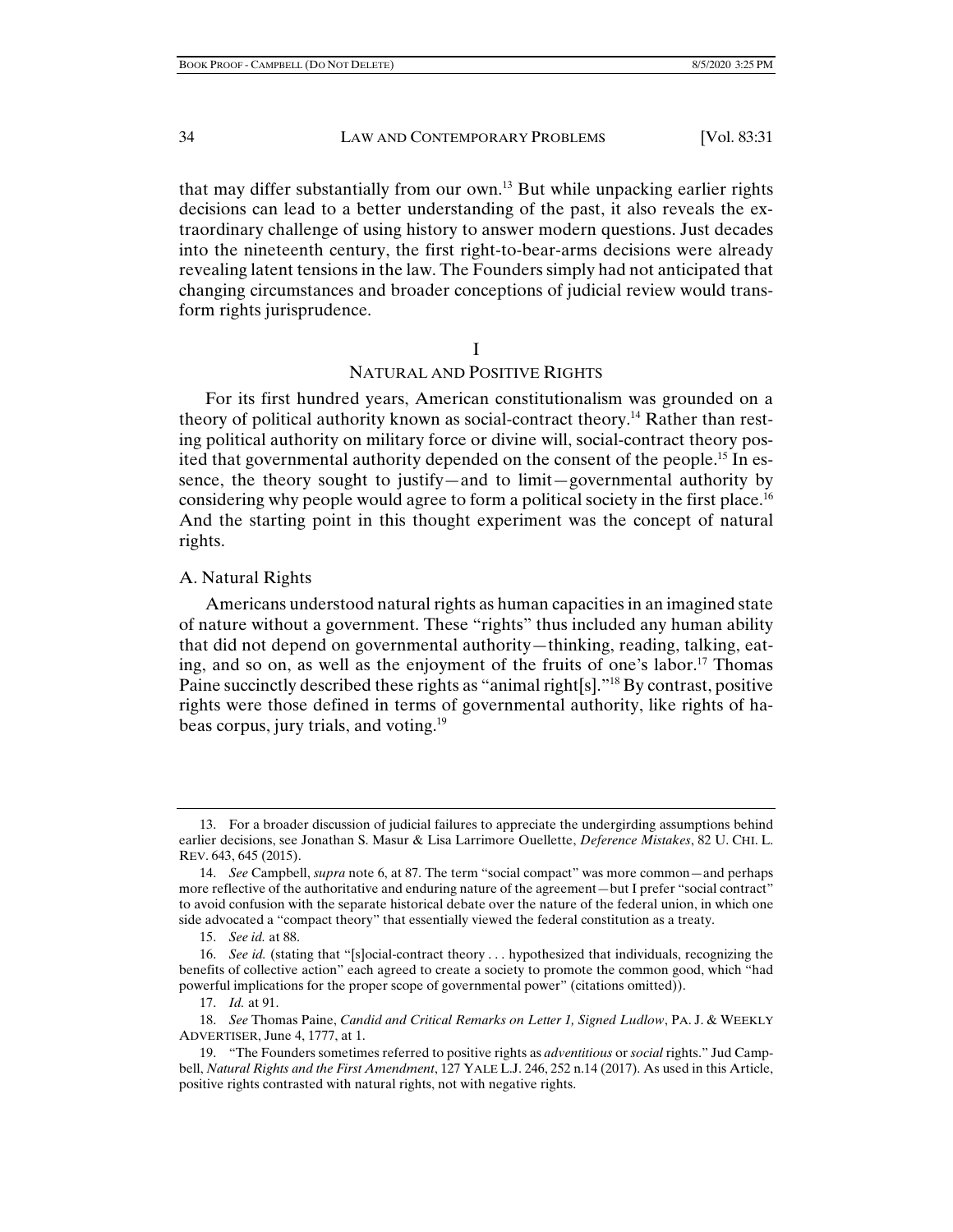Importantly, the state of nature was hypothetical, not historical.<sup>20</sup> It was "abstract" and did not dispute that "men come into the world and into society at the same instant."<sup>21</sup> Accordingly, natural rights were not limited to the freedom that existed at a particular historical moment. Instead, natural rights included the possession and use of technologies—like firearms and printing presses—regardless of whether those technologies were developed after the creation of the political society.

Social-contract theory next posited that humans in a state of nature would unanimously agree to create a political society in a social contract, with each member being an equal citizen of the polity.<sup>22</sup> This body politic, commonly known as "the people," would then, by majority consent, agree to a constitution that vested political authority in a government. In other words, social-contract theory described a two-stage process for establishing political authority: a social contract to create a polity, followed by a constitution to create a government.

Although governmental powers were created in the constitution, individual rights could be recognized at either stage. Many Founders thus thought it unnecessary to include rights in a constitution.<sup>23</sup> Rather, legislative or constitutional restatements of rights were often viewed as merely *declaratory*, without creating the rights they recognized.<sup>24</sup> Indeed, the Ninth Amendment evinces this non-positivist conception of rights.<sup>25</sup> Back then, the primary purpose of enumerating rights was to remind the government and the people about their existence and importance. Enumerating a natural right was irrelevant to its legal status.<sup>26</sup>

Recognizing a natural right, however, did not deny governmental power to restrict that right.<sup>27</sup> Rather, the retention of natural rights shaped the constitutional scheme in more structural terms. First, only the people themselves could limit their own natural rights through laws passed by a representative legislature and enforced by a representative jury.<sup>28</sup> Second, social-contractarian thinking

 <sup>20.</sup> Campbell, *supra* note 6, at 87 (citations omitted).

 <sup>21.</sup> JAMES OTIS, THE RIGHTS OF THE BRITISH COLONIES ASSERTED AND PROVED 28 (Boston, Edes & Gill 1764).

 <sup>22.</sup> Campbell, *supra* note 6, at 88 (citations omitted).

 <sup>23.</sup> *See, e.g.*, Statement of Roger Sherman (Aug. 13, 1789), *in* 11 DOCUMENTARY HISTORY OF THE FIRST FEDERAL CONGRESS, *supra* note 1, at 1230 ("[T]he people are secure in [their rights], whether we declare them or not.").

 <sup>24.</sup> *See* Campbell, *supra* note 19, at 299 n.237 (collecting sources).

 <sup>25.</sup> *See, e.g.*, Michael W. McConnell, *Tradition and Constitutionalism Before the Constitution*, 1998 U. ILL. L. REV. 173, 197 ("Our written Constitution presupposes an established set of fundamental rights not *created* by the Constitution but *protected* or *preserved* by it.").

 <sup>26.</sup> *See* Jud Campbell, *Judicial Review and the Enumeration of Rights*, GEO. J.L. & PUB. POL'Y 569, 572–76 (2017) (explaining that "judges never directly enforced state constitutional provisions that affirmed the inviolability of the natural rights of life, liberty, and property").

 <sup>27.</sup> Indeed, as discussed below, social-contract theory posited that one of the primary purposes of government was to defend against the *private* infringement of natural rights.

 <sup>28.</sup> Of course, while everyone agreed that legislatures and juries had to represent the people, there were ongoing debates about how representative these institutions should be, both in terms of demography and in terms of whether they should exercise independent, deliberative judgment that might depart from the wishes of the people at large.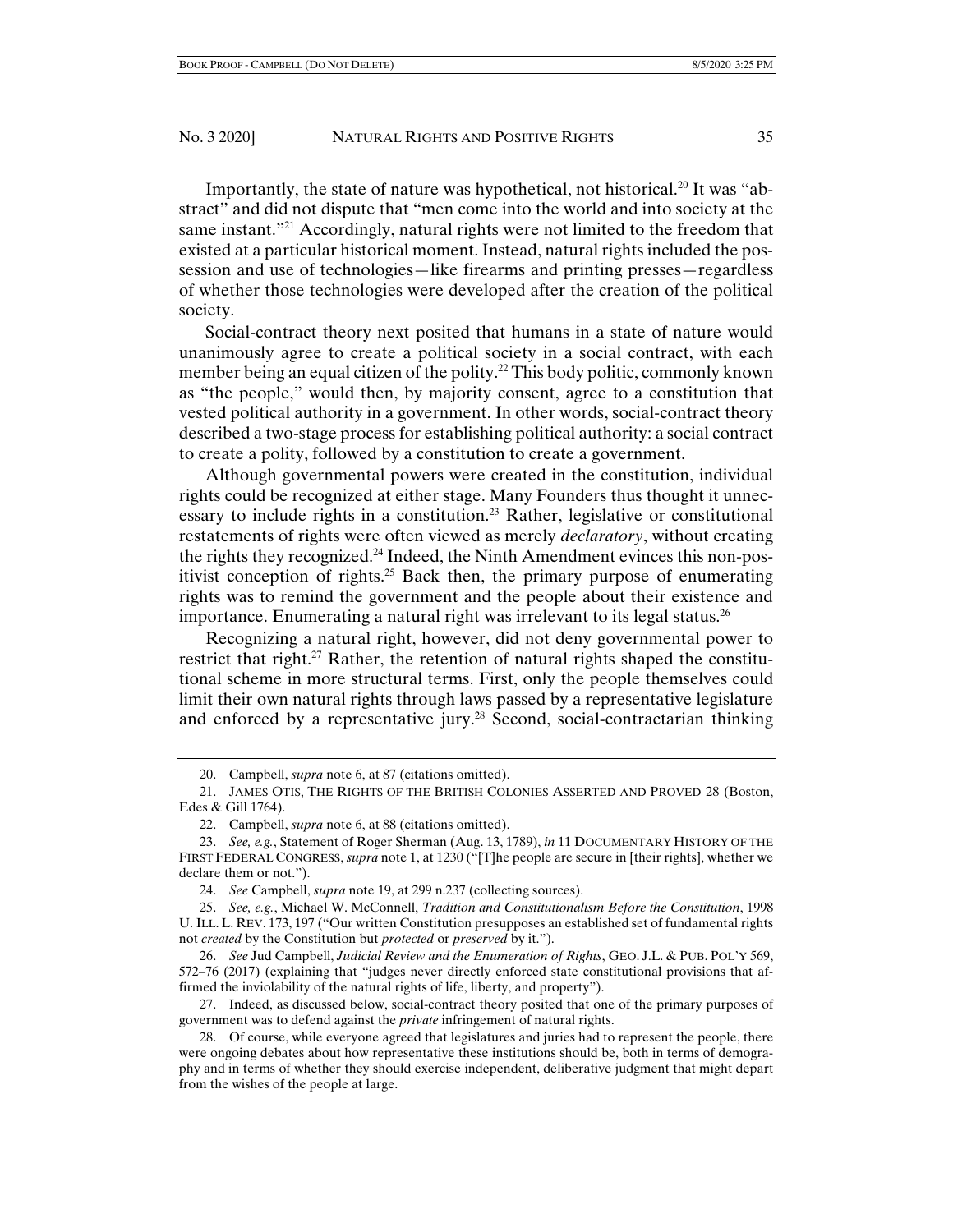about natural rights posited that the people could restrict natural rights only in promotion of the common good, rather than for the private benefit of certain individuals.29

It is no surprise, then, that the Founders viewed discretionary royal licensing as a quintessential violation of natural rights. If the King or his agents could decide who could operate a printing press and who could possess certain firearms, that would plainly violate natural-rights principles. First, it would privilege the interests of some individuals over others, without equally considering everyone's interests. Second, it would consolidate power in the hands of royal officials rather than representative legislatures and juries.30

These principles, however, did not point toward a libertarian conception of rights. Legislatures, after all, still had power to regulate these rights. The English Bill of Rights explicitly recognized this power with respect to the right to keep and bear arms, declaring that "the Subjects which are Protestants may have Arms for their Defence suitable to their Conditions and as allowed by Law."31 Or, as Massachusetts jurist George Thatcher stated, the "use of arms . . . being a natural right, and not surrendered by the constitution," was one that "the people still enjoy, and must continue to do so till the legislature shall think fit to interdict." $32$ The natural right to possess and carry weapons required the legislature to act impartially, but it did not correspond to determinate, legalistic restrictions on legislative power. Rather, the constitutional lodestar was the public good.

With this understanding of social-contractarian limits, one can easily see how the scope of general legislative power varied according to circumstances and was not defined by a particular set of policy tools. Rather, the authority that came to be known as the "police powers" was simply governmental power to promote the common good.33 At one time and place, this principle might warrant a ban on carrying concealed weapons in public. At another time and place it might not. But social-contract theory trained Americans to think about these questions of natural rights and legislative powers in flexible and dynamic terms.<sup>34</sup>

To be sure, lawmakers lacked rightful authority to do whatever they wanted. Social-contractarian principles dictated that "all civil authority delegated by the people"—including legislative power—"must be at all times subservient to the public good."35 And judges sometimes determined that legislation was invalid on

 <sup>29.</sup> Campbell, *supra* note 19, at 272–73.

 <sup>30.</sup> Notably, this logic did not make *all* licensing regimes unlawful. For a later discussion, see Commonwealth v. Blackington, 41 Mass. 352, 358–59 (1837).

 <sup>31.</sup> Bill of Rights 1689, 1 W. & M., c. 2 (Eng.)

 <sup>32.</sup> CORNELL, *supra* note 4, at 26–27 (quoting George Thatcher, *Scribble Scrabble*, CUMBERLAND GAZETTE (Jan. 26, 1787)).

 <sup>33.</sup> WILLIAM J. NOVAK, THE PEOPLE'S WELFARE: LAW & REGULATION IN NINETEENTH-CENTURY AMERICA 20 (1996).

 <sup>34.</sup> For an example of the flexible and dynamic nature of natural rights, see *Brick Presbyterian Church v. City of New York*, 5 Cow. 538 (N.Y. 1826), which describes how changing habitation patterns over time functionally changed the government's power to regulate burials in certain areas.

 <sup>35.</sup> Bank of Toledo v. City of Toledo, 1 Ohio St. 622, 631 (1853).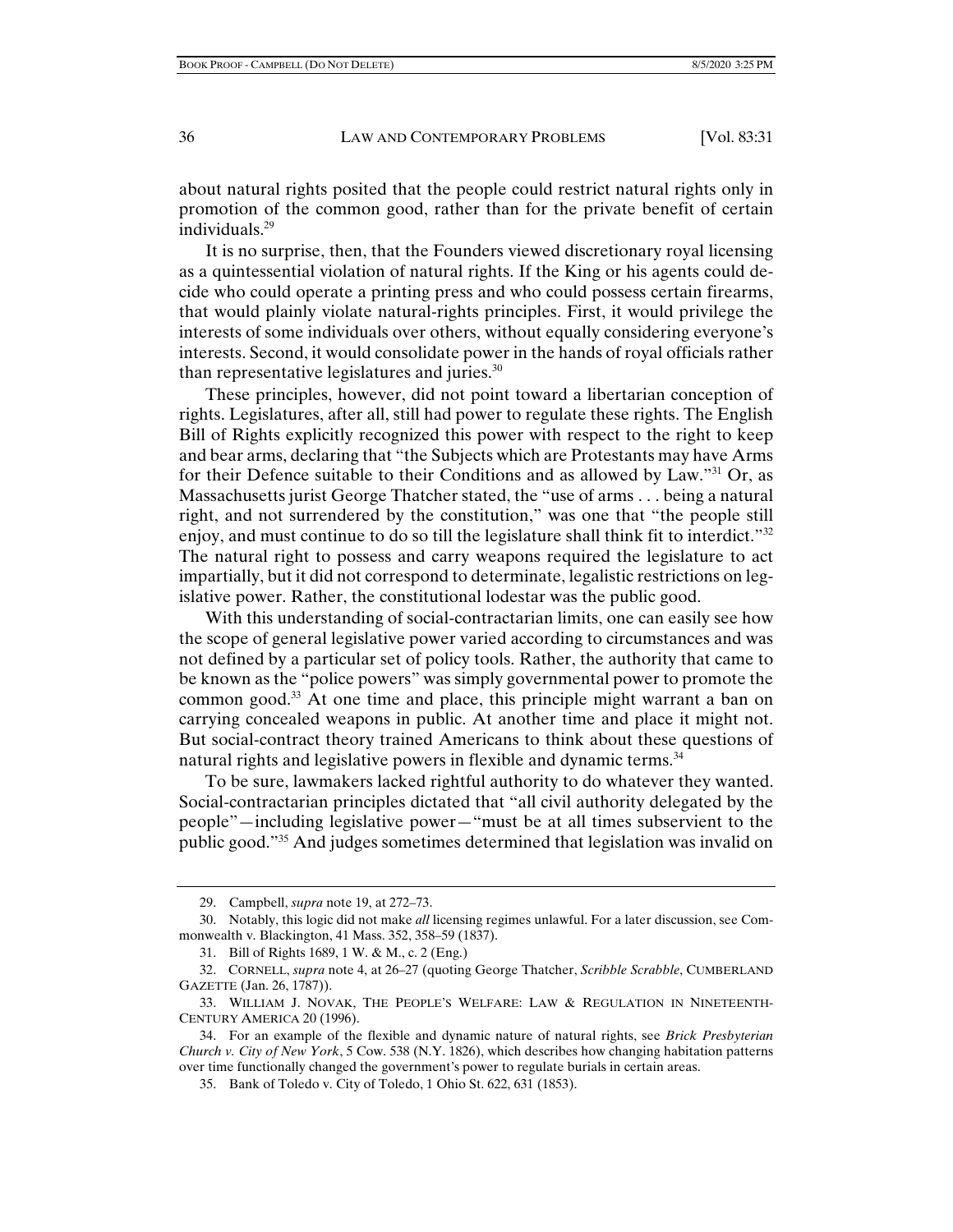precisely this basis.36 In general, however, natural rights did not impose precise limits on legislative power.

In my view, then, it makes little sense to delimit specific categories of firearms regulations as being within or beyond the police powers.<sup>37</sup> Tracking weapons regulations in one period—shaped by the prevailing circumstances and attitudes of that period—would tell us little about the scope of the police powers in different circumstances. Nor did social-contract theory impose any categorical bar on "prohibiting" as opposed to merely "regulating" various forms of natural liberty.<sup>38</sup> The Founders recognized governmental authority to ban theater performances, billiards halls, lotteries, profanity, various consensual sexual activities, and so on, based on the authority to promote the general welfare.<sup>39</sup>

Finally, it is worth considering the much-confused issue of self-defense. A central feature of social-contractarian thought was that upon leaving the state of nature, individuals could no longer employ self-help remedies to defend their private rights.40 In general, then, the natural right of self-defense was effectively transformed into a positive right known as the protection of the law. Preventing and remedying private violations of rights was now the responsibility of the body politic, not each individual. A well-recognized exception arose in cases of imminent danger when resort to legal remedies was impossible.<sup>41</sup>

Individuals thus ceded authority to a body politic to defend their rights, but practical considerations required the body politic to delegate some of these responsibilities to a government. The people themselves would remain in control of legislating, but they would do so indirectly by electing representatives. And an

 <sup>36.</sup> *See, e.g.*, Austin v. Murray, 33 Mass. (16 Pick.) 121, 125 (1834) (recognizing the invalidity of a burial regulation but noting that a similar restriction would be valid if "made in good faith for the purpose of preserving the health of the inhabitants").

 <sup>37.</sup> *But see* Robert H. Churchill, *Gun Regulation, the Police Power, and the Right to Keep Arms in Early America: The Legal Context of the Second Amendment*, 25 LAW & HIST. REV. 139, 161–65 (2007) (using historical firearms regulations to draw general inferences about governmental power to regulate firearms). To be sure, some historians might care whether the Founders, in their own time and place, viewed certain types of policies as conducive or not conducive to the public good.

 <sup>38.</sup> *But see* Randy E. Barnett, *Who's Afraid of Unenumerated Rights*, 9 U. PA. J. CONST. L. 1, 19 (2006) ("If the conduct is not, in itself, necessarily rights-violating, then it may not be prohibited, but it may still be regulated.").

 <sup>39.</sup> I take less issue with scholars who insist that the Founders understood the common good in terms of better securing the equal rights of all. *See, e.g.*, Eric R. Claeys, *Takings, Regulations, and Natural Property Rights*, 88 CORNELL L. REV. 1549, 1587–88 (2003); Joseph Postell, *Regulation during the American Founding: Achieving Liberalism and Republicanism*, 5 AM. POL. THOUGHT 80, 96–97 (2016). My views on their arguments are beyond the scope of this Article. But the crucial point to recognize—as illustrated by the bans mentioned above—is that governmental power existed even when particular rights holders were made worse off and even when those rights holders were not directly impinging upon the rights of others.

 <sup>40.</sup> JOHN LOCKE, AN ESSAY CONCERNING HUMAN UNDERSTANDING bk. II, ch. XXVIII, § 10, at 194 (3d ed. 1695) ("[M]en uniting into politic societies have resigned up to the public the disposing of all their force, so that they cannot employ it against any fellow-citizens, any farther than the law of the country directs . . . .").

 <sup>41.</sup> *See* Steven J. Heyman, *Natural Rights and the Second Amendment*, 76 CHI.-KENT L. REV. 237, 245 (2000) (stating that people give up "the right to use force . . . only" when they can "appeal to the law for protection").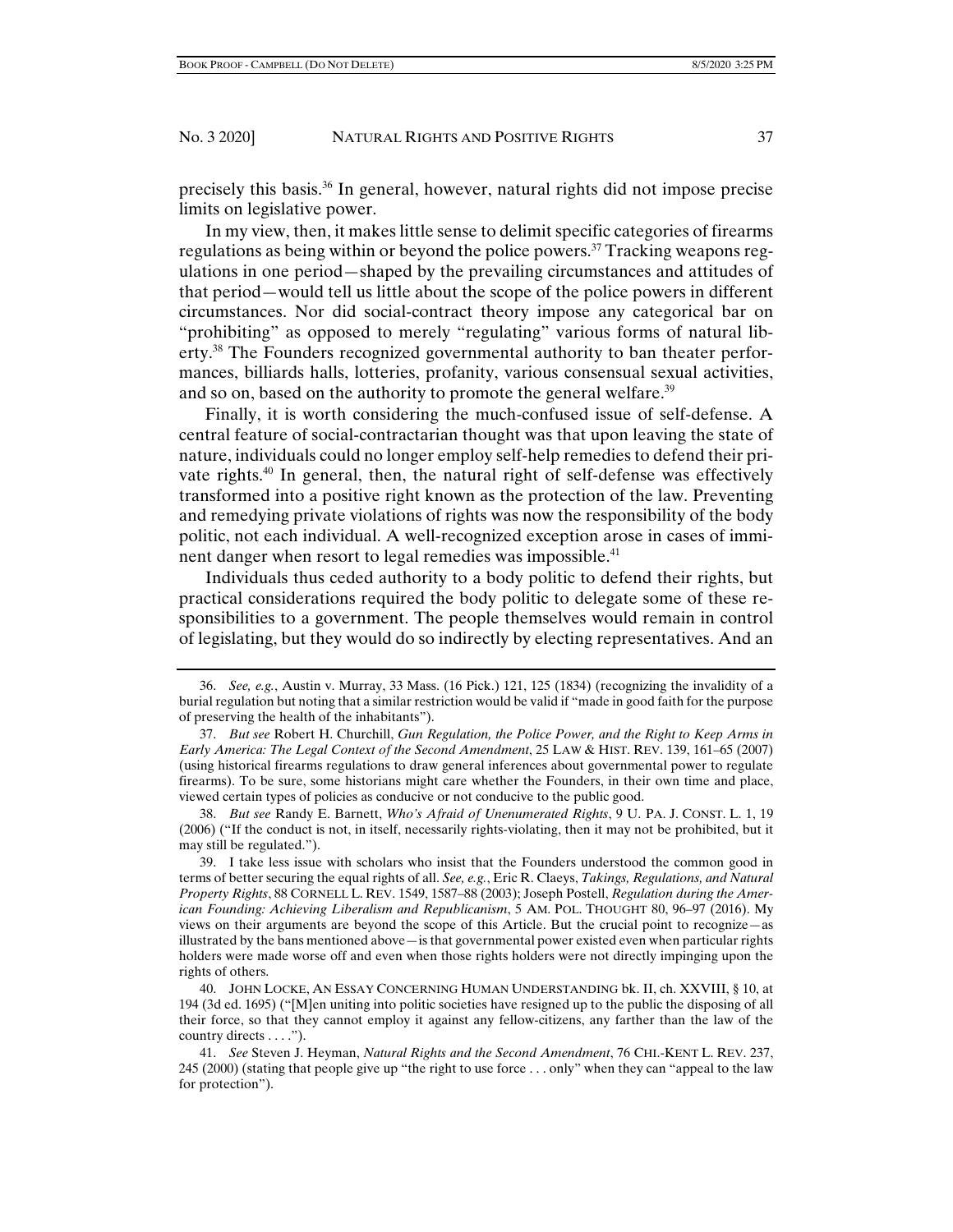executive branch and court system were established to enforce the law and settle private disputes. In all of these roles, however, members of the government would merely act as *agents* of the body politic.<sup>42</sup>

But here is where Founding-Era views become especially foreign to modern observers. Although the Founders favored creating an executive and judicial branch, they also thought that the body politic should retain substantial *direct* control over the protection of law, without fully delegating this responsibility to the government. In the judicial branch, for instance, juries were prized primarily because they allowed for direct control by the people themselves.43 Citizens also played a key role in executive functions through institutions like the *posse comitatus* and militia.<sup>44</sup> And to exercise these responsibilities citizens needed training and weaponry.

It was in this sense that the Founders often exalted the right of citizens to maintain weapons in "defense of themselves."45 This right was part and parcel of the protection of law provided directly by the body politic rather than by governmental agents. It was not limited to a military context, such as defense against foreign invasions or domestic insurrections. Indeed, some even described personal self-defense as falling within the scope of this civic duty.46 Nor was the right to maintain weapons in self-defense a "collective" right held by state governments. Far from it.<sup>47</sup> But none of this suggested that the public responsibility of protecting private rights was somehow beyond the power and control of the body politic. Social-contract theory posited exactly the opposite.

The natural right of self-defense was thus an integral part of Founding-Era discourse about the right to keep and bear arms, but not in the way that we might

 45. Nathan Kozuskanich, *Defending Themselves: The Original Understanding of the Right to Bear Arms*, 38 RUTGERS L.J. 1041, 1042 (2007) (quoting Parker v. District of Columbia, 478 F.3d 370, 385 (D.C. Cir. 2007)); *see id.* at 1045 (arguing that the right to bear arms was tied to militia service and thus primarily intended for the defense of society as a whole). *But see* STEPHEN P. HALBROOK, THE FOUNDERS' SECOND AMENDMENT: ORIGINS OF THE RIGHT TO BEAR ARMS 137 (2008) ("Recognition of the people's right to bear arms 'for the defence of themselves' meant that individuals were entitled to carry arms for personal protection.").

 <sup>42.</sup> Campbell, *supra* note 6, at 90.

 <sup>43.</sup> *See* JACK N. RAKOVE, ORIGINAL MEANINGS: POLITICS AND IDEAS IN THE MAKING OF THE CONSTITUTION 295 (1996) (describing the representative function of juries); JOHN PHILLIP REID, CONSTITUTIONAL HISTORY OF THE AMERICAN REVOLUTION: THE AUTHORITY OF RIGHTS 50–52 (1986) (explaining how people believed that "jurors represent . . . the public" (citations omitted)).

 <sup>44.</sup> *See* FEDERAL FARMER NO. 18 (1788), *reprinted in* 20 THE DOCUMENTARY HISTORY OF THE RATIFICATION OF THE CONSTITUTION 1070, 1072 (John P. Kaminski et al. eds., 2004) ("A militia, when properly formed, are in fact the people themselves, and render regular troops in a great measure unnecessary."); Gautham Rao, *The Federal* Posse Comitatus *Doctrine: Slavery, Compulsion, and Statecraft in Mid-Nineteenth-Century America*, 26 LAW & HIST. REV. 1, 2 (2008) (describing the role of the *posse comitatus* and its connection to citizenship).

 <sup>46.</sup> James Wilson, for instance, treated the use of force "for the defence of one's person and house" as a duty connected to citizenship. *See* James Wilson, *Of Crimes Against the Right of Individuals to Personal Safety*, *in* 2 COLLECTED WORKS OF JAMES WILSON 1142 (Kermit L. Hall & Mark David Hall eds., 2007).

 <sup>47.</sup> Recall that Americans championed civic participation in militias and juries because they did *not*  view militias and juries as instrumentalities of the government.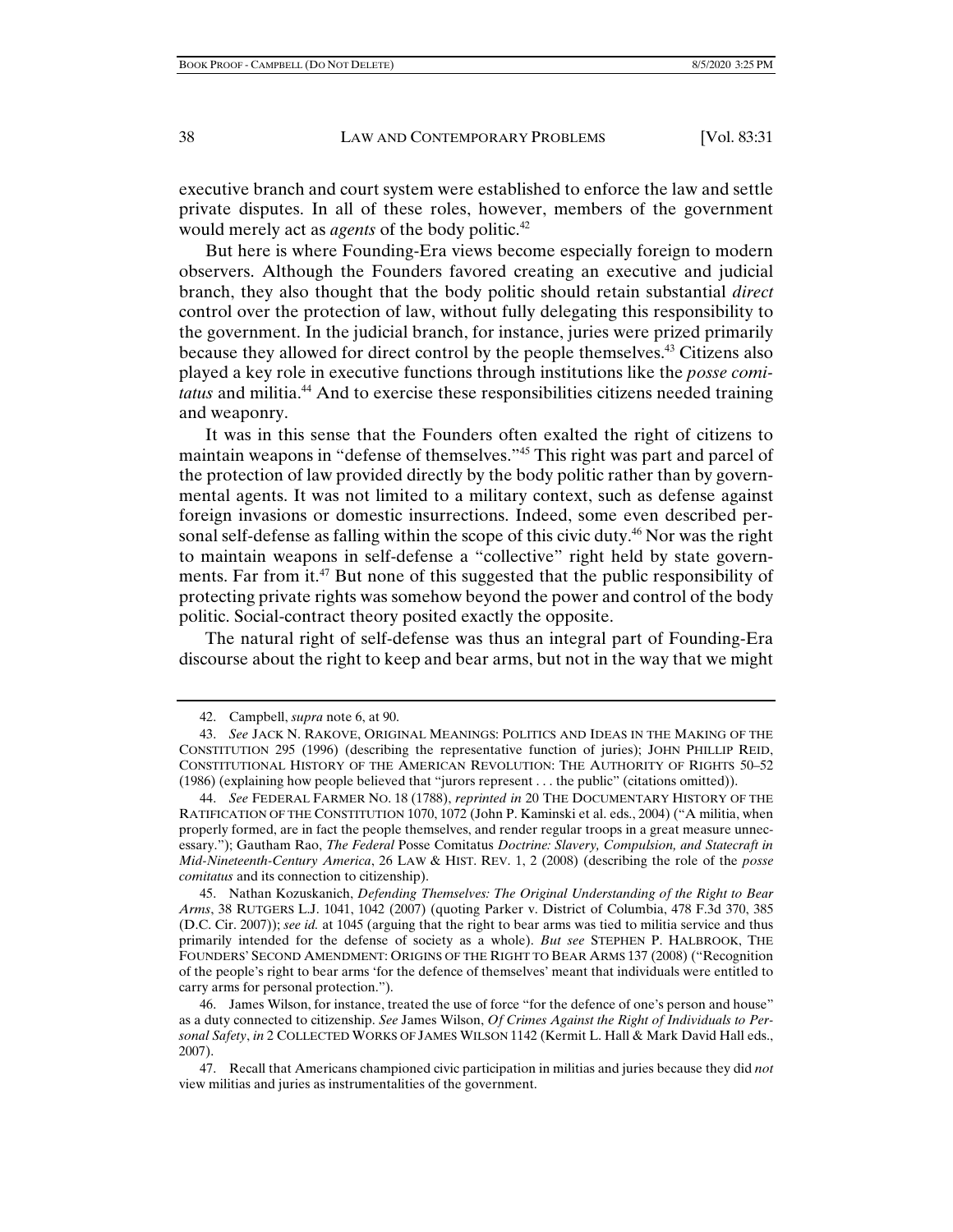now expect. Unlike most other natural rights, the right of self-defense was surrendered almost entirely to the body politic.<sup>48</sup> Crucially, however, Americans did not think that the body politic then fully assigned that responsibility to the government. Rather, the right and duty of self-defense was largely retained by the people themselves—but principally *as a body politic*, not as disaggregated individuals.49

## B. Positive Rights

But Americans did not have a unimodal understanding of rights. In addition to natural rights, the Founders also recognized certain fundamental *positive* rights that prohibited the government from acting in particular ways. Positive rights were thus defined in reference to governmental action or inaction.50 The right to a jury trial and the right against prior restraints, for instance, were fundamental positive rights because they operated as determinate rules about what the government had to do or could not do, regardless of legislative assessments to the contrary. And because these positive rights were generally legalistic, they were more judicially enforceable than natural rights.<sup>51</sup>

Positive rights also contrasted with natural rights in terms of how they were recognized. As mentioned above, natural rights were liberties in a hypothesized state of nature, and therefore understanding the concept was enough to perceive the breadth of natural rights. By contrast, positive rights had to be created by each political society. One way of doing so was through constitutional enumeration.52 But many Founders thought that some fundamental positive rights were created in the imagined social contract and could be identified through custom, without any need for constitutional enumeration.<sup>53</sup>

Because of these different points of origin, the method for defining the scope of positive rights naturally depended on whether a written constitution had cre-

 <sup>48.</sup> Rights like expressive freedom and religious freedom were retained *by individuals*, even though they could generally be collectively controlled through laws passed in promotion of the public good. By contrast, the natural right to defense of one's person and property was largely surrendered to the body politic.

 <sup>49.</sup> Along similar lines, the right of revolution was held by the people as a body politic, not as individuals. Of course, as noted above, Anglo-American law long recognized the necessity of *personal* selfdefense, too. But modern scholarship too often focuses solely on that right without appreciating the broader significance of the role of the people, as a body politic, directly providing for their own defense.

 <sup>50.</sup> *See An Old Whig IV*, INDEPENDENT GAZETTEER, Oct. 27, 1787, *reprinted in* 13 DOCUMENTARY HISTORY OF THE RATIFICATION OF THE CONSTITUTION, 497, 502 (John P. Kaminski & Gaspare J. Saladino eds., 1981) (describing fundamental positive rights as "particular engagements of protection, on the part of government," in contrast to "natural liberty . . . retain[ed]").

 <sup>51.</sup> *See* Campbell, *supra* note 26, at 576–78.

 <sup>52.</sup> *See id.*

 <sup>53.</sup> *Id.* at 577.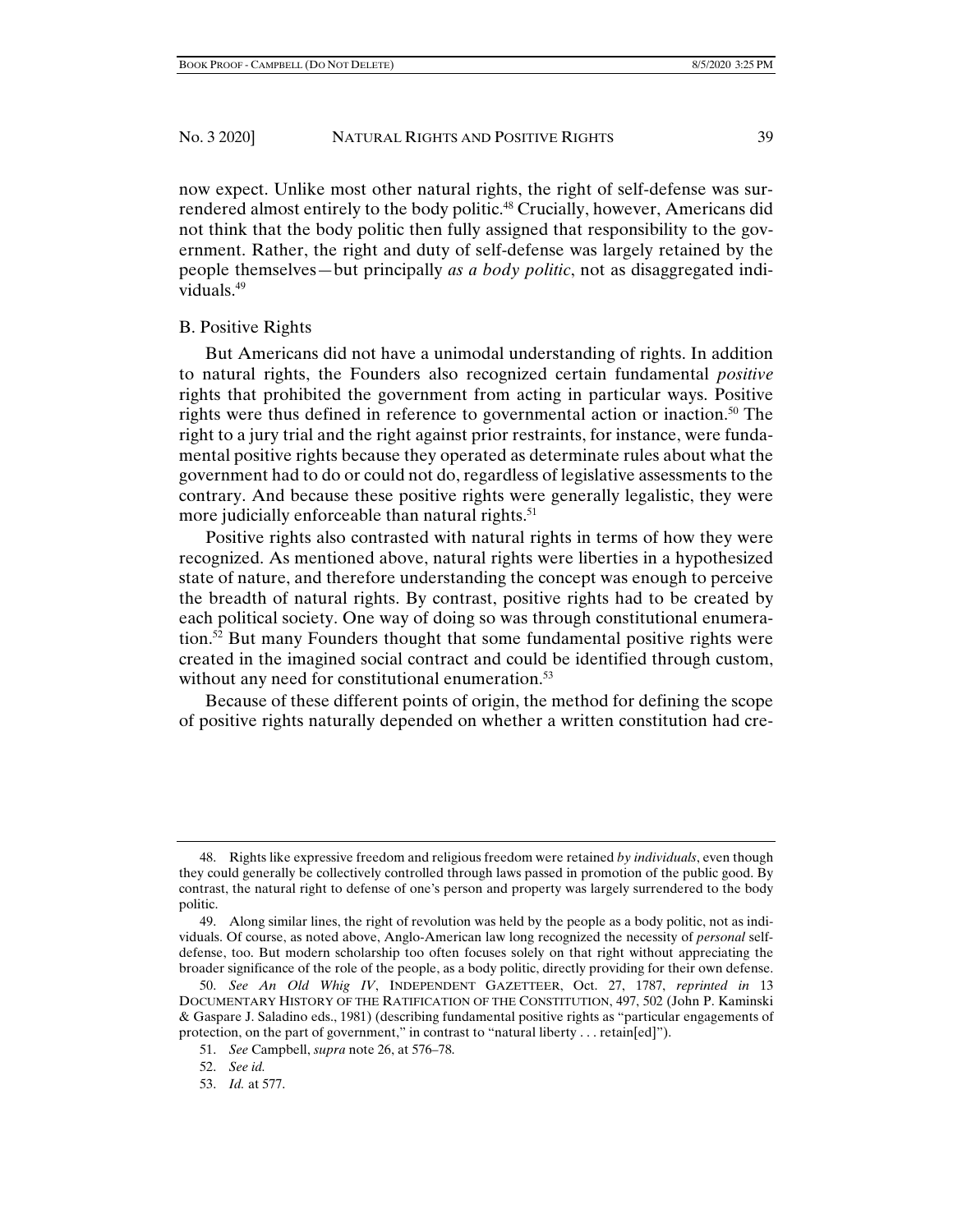ated that right. Customary rights were defined historically—typically by determining the meaning of that right at common law.<sup>54</sup> For new rules, however, textual analysis was far more important. The members of the First Congress, for instance, carefully drafted the Establishment Clause—a new rule—whereas their revisions of other enumerated rights proceeded with little debate. With limited exception, the First Congress was articulating "simple acknowledged principles."55

In theory, then, Founding-Era rights discourse featured two types of rights that carried distinct meanings. In practice, however, matters were even more complicated, particularly because some terms—like "freedom of the press" could readily refer to a natural right and a fundamental positive right.<sup>56</sup> And with this framing in mind, we can better appreciate the content of—and potential for unresolved tensions within—the right to keep and bear arms.

Insofar as the right to keep and bear arms was a fundamental positive right, American elites naturally viewed that right historically. For example, if a legislature authorized executive officials to arbitrarily disarm the citizenry, as English Kings had done in the seventeenth century, that legislation would abridge a customary positive right.<sup>57</sup> But while this right provided security against the problems of the past, it could not necessarily resolve the problems of the future because its application to those problems was not yet settled.<sup>58</sup>

In theory, of course, fundamental positive rights could be defined broadly or narrowly enough to clarify their application to unanticipated problems. For instance, if one determined that the right to keep and bear arms categorically denied governmental power to regulate the possession or carrying of weapons in any manner, then that understanding would resolve all sorts of unanticipated questions. By contrast, if the right prevented only arbitrary disarmament by royal officials, then its inapplicability to exercises of legislative power would be similarly clear. As it turns out, though, fundamental positive rights were rarely defined with such specificity in advance. Rather, they usually emerged from historical episodes involving opposition to particular policies, thus giving these rights

 <sup>54.</sup> Consequently, those who advocated for the enumeration of positive rights often relied on English authorities like Blackstone. *See, e.g.*, Letter from Richard Henry Lee, Va. Delegate, Cong. of the Confederation, to Edmund Randolph, Governor of Va. (Oct. 16, 1787), *in* 8 THE DOCUMENTARY HISTORY OF THE RATIFICATION OF THE CONSTITUTION 61, 62–63 (John P. Kaminski & Gaspare J. Saladino eds., 1988).

 <sup>55.</sup> *See* Statement of James Madison, *supra* note 1, at 1270.

 <sup>56.</sup> *See* Campbell, *supra* note 19, at 290–94.

 <sup>57.</sup> Charles II and James II had attempted to use the Militia Act of 1662 and Game Act of 1671 as tools of disarmament. *See* JOYCE LEE MALCOLM, TO KEEP AND BEAR ARMS: THE ORIGINS OF AN ANGLO-AMERICAN RIGHT 105, 115–16 (1994). The right to keep and bear arms was included in the English Bill of Rights in response to this experience. *See id.* at 117–21.

 <sup>58.</sup> *See* Jack N. Rakove, *The Second Amendment: The Highest Stage of Originalism*, 76 CHI.-KENT L. REV. 103, 112 (2000) ("No coherent intention or understanding of the existence and scope of a private, individual right to keep and bear arms could accordingly be derived, because that question did not present itself for public debate in the form in which we now know it.").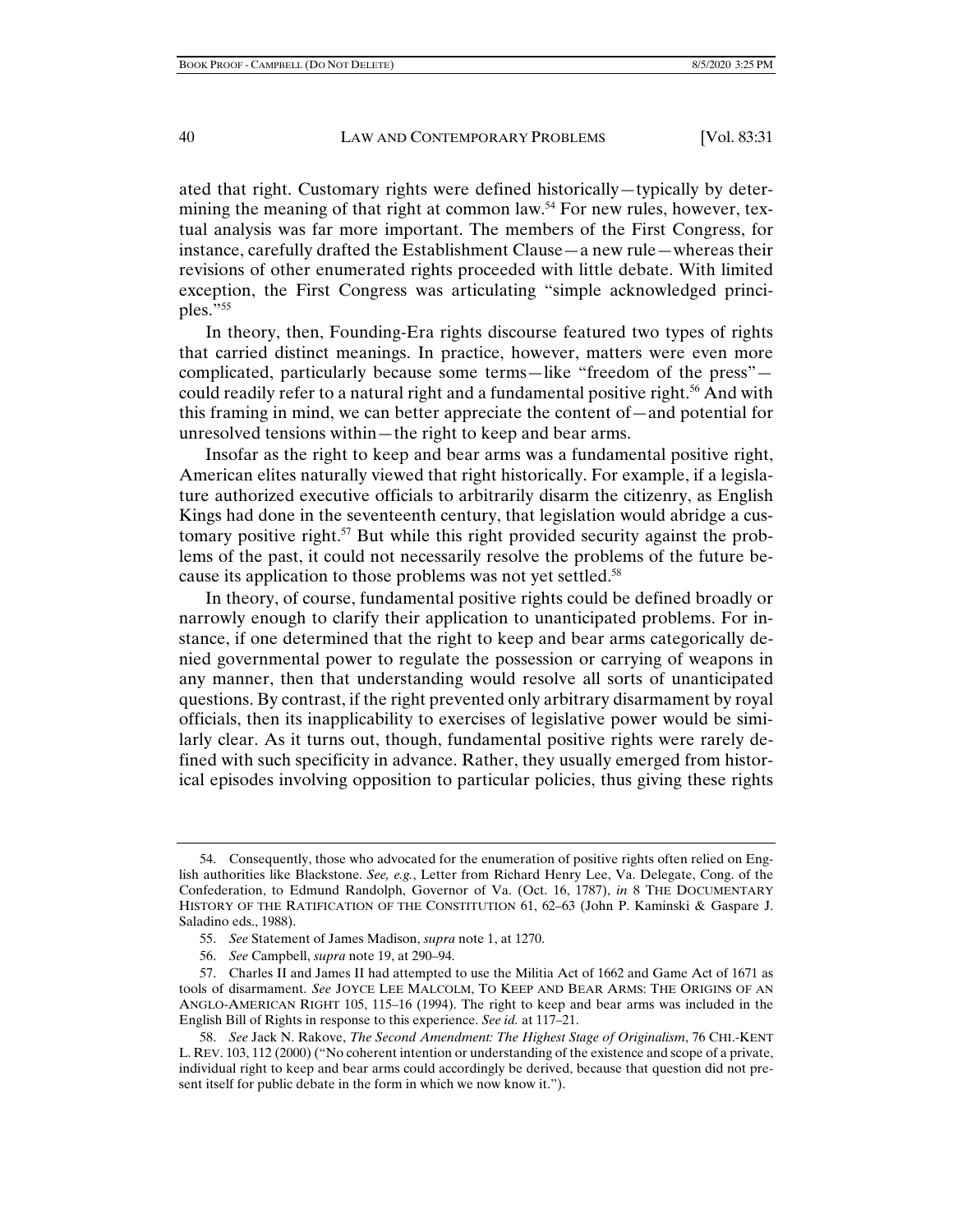clear application to some types of governmental acts without necessarily supporting or rejecting their extension to others. Consequently, the scope of fundamental positive rights was often contested.

#### II

# NINETEENTH-CENTURY DECISIONS

The interplay between natural rights and customary positive rights may seem foreign to us, but it was familiar to Americans who had grown up in the customary constitutional tradition and had recently justified a political revolution based on blended assertions of natural and positive rights. Yet with subsequent developments in American constitutional law, and particularly the ascension of more robust judicial review,<sup>59</sup> tensions soon emerged over how to construe natural and positive rights.

Police-powers cases were harder for precisely the reasons described earlier. Social-contract theory stipulated that the government could limit natural rights only in pursuit of the public good, and only possessed the powers conducive to that role. Yet exactly what this entailed was highly contestable. As Joseph Priestley summarized:

That the happiness of the whole community is the ultimate end of government can never be doubted, and all claims of individuals inconsistent with the public good are absolutely null and void; but there is a real difficulty in determining what general rules, respecting the extent of the power of government, or of governors, are most conducive to the public good. $60$ 

As a matter of principle, legislative power had to be limited. Yet the "real difficulty" that Priestley identified was hardly within the judicial ken. Judges, after all, were not supposed to assess questions "of mere expediency or policy."61

A tempting judicial response might be to define the limits of legislative power using a historically grounded approach, borrowing from the tradition of customary constitutionalism. But what, then, should judges do when new social problems emerged, leading to novel legislation? A tradition-based interpretive approach only works if relevant traditions provide direction.

In sum, judges had to make judgments about how to maintain fidelity to constitutional principles without surpassing limits on the judicial role.<sup>62</sup> Leaving legislatures free to determine the scope of their own powers was increasingly seen as a dangerous abdication of judicial responsibility. Yet these issues were not *legal* in nature—at least not until judges started pretending so. Enforcing natural

 <sup>59.</sup> *See* LARRY D. KRAMER, THE PEOPLE THEMSELVES: POPULAR CONSTITUTIONALISM AND JUDICIAL REVIEW 145–89 (2004).

 <sup>60.</sup> JOSEPH PRIESTLY, AN ESSAY ON THE FIRST PRINCIPLES OF GOVERNMENT, AND ON THE NATURE OF POLITICAL, CIVIL, AND RELIGIOUS LIBERTY 57 (2d ed. 1771).

 <sup>61.</sup> Letter from James Madison, Former U.S. President, to Spencer Roane, Judge, Va. Court of Appeals (Sept. 2, 1819), *in* 1 THE PAPERS OF JAMES MADISON: RETIREMENT SERIES 500, 501 (David B. Mattern et al. eds., 2009).

 <sup>62.</sup> For a broader discussion of how this tension shapes doctrine, see LAWRENCE LESSIG, FIDELITY AND CONSTRAINT: HOW THE SUPREME COURT HAS READ THE AMERICAN CONSTITUTION (2019).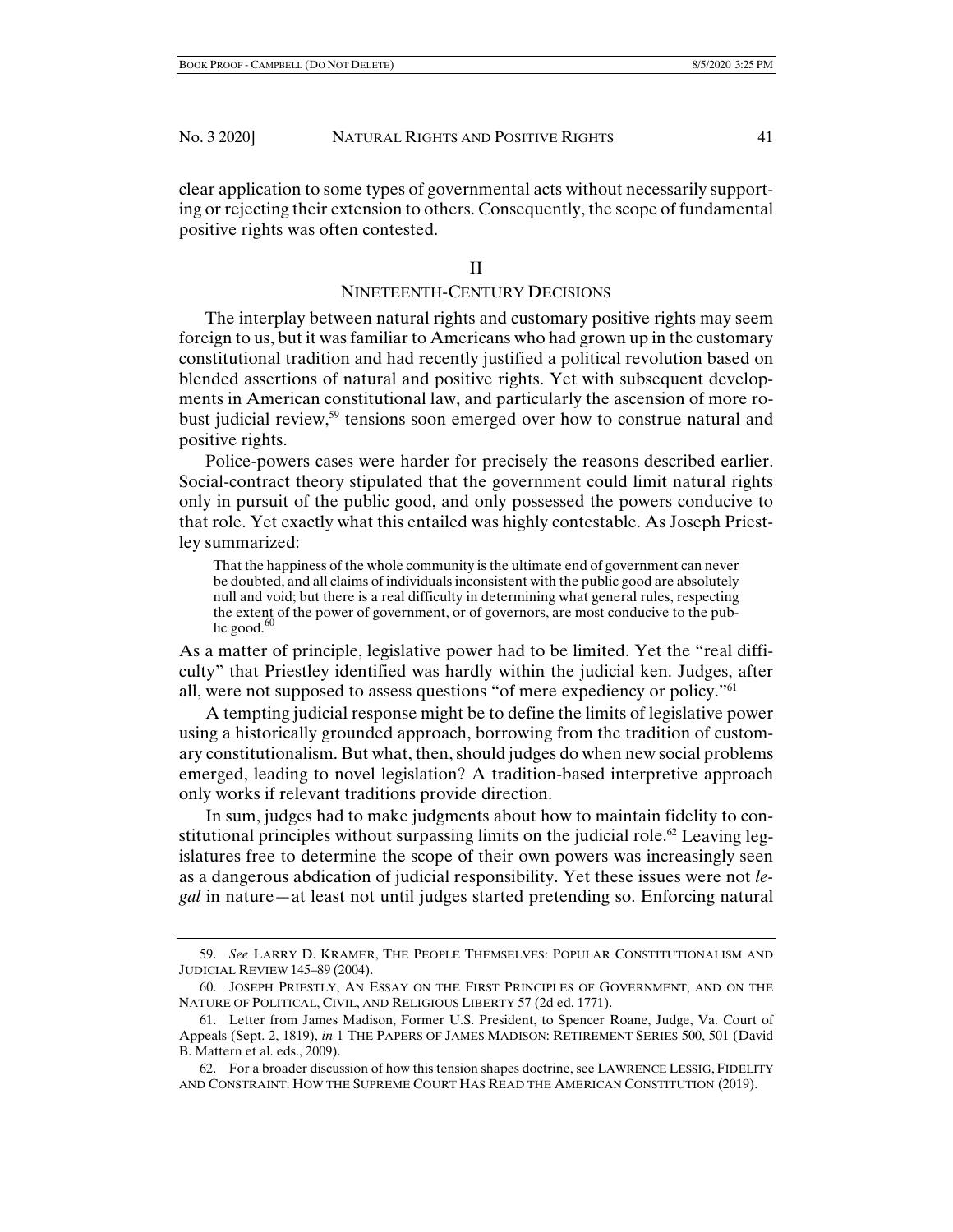rights and underdeterminate positive rights thus inevitably required judges to adopt rules that were overinclusive, underinclusive, or a combination of both. And that is precisely what one sees in the first Antebellum right-to-bear-arms cases.

## A. *Bliss v. Commonwealth* (Kentucky, 1822)<sup>63</sup>

In response to escalating violence, the Kentucky legislature in 1813 made it a crime to "wear a pocket pistol, dirk, large knife, or sword in a cane, concealed as a weapon, unless when traveling on a journey."64 Nearly a decade later, the Kentucky Court of Appeals held that the statute was unconstitutional under the state constitutional guarantee "that the right of the citizens to bear arms in defence of themselves and the state, shall not be questioned."65

Whether the right was "regulated" or "prohibited" was irrelevant, the court stated, because "whatever restrains the full and complete exercise of that right, though not an entire destruction of it, is forbidden by the explicit language of the constitution."66 "[I]n principle," the court explained, "there is no difference between a law prohibiting the wearing [of] concealed arms, and a law forbidding the wearing [of] such as are exposed."67 Consequently, the justices concluded, any statutes that "diminish or impair [the right] as it existed when the constitution was formed, are void."68

The *Bliss* majority then engaged in an extended defense of judicial review. "Whether or not an act of the legislature conflicts with the constitution," it observed, "is, at all times, a question of great delicacy, and deserves the most mature and deliberate consideration of the court."<sup>69</sup> Yet this question "is a judicial one," and "the court would be unworthy [of] its station, were it to shrink from deciding it whenever, in the course of judicial examination, a decision becomes material to the right in contest."70 Nonetheless, judges should do so only upon a "clear and strong conviction" of unconstitutionality.<sup>71</sup>

The extended discussion of judicial review was no coincidence. Kentucky was in the midst of a massive political upheaval after lower courts had struck down recently enacted debt-relief legislation.<sup>72</sup> And with judicial review under attack, judges in Kentucky likely had little appetite for defending contestable judgments on questions of degree. The only historically grounded line the court could—and did—draw with respect to concealed-carry laws was to recognize legislative

65. *Id.* (internal quotations omitted).

- 67. *Id.* at 92.
- 68. *Id.* at 90.
- 69. *Id.* at 94.
- 70. *Id.*
- 71. *Id.*

 72. *See generally* Theodore W. Ruger, *A Question Which Convulses a Nation: The Early Republic's Greatest Debate about the Judicial Review Power*, 117 HARV. L. REV. 826, 847–55 (2004).

 <sup>63.</sup> Bliss v. Commonwealth, 12 Ky. (2 Litt.) 90 (1822).

 <sup>64.</sup> *Id.* at 90.

 <sup>66.</sup> *Id.* at 91–92.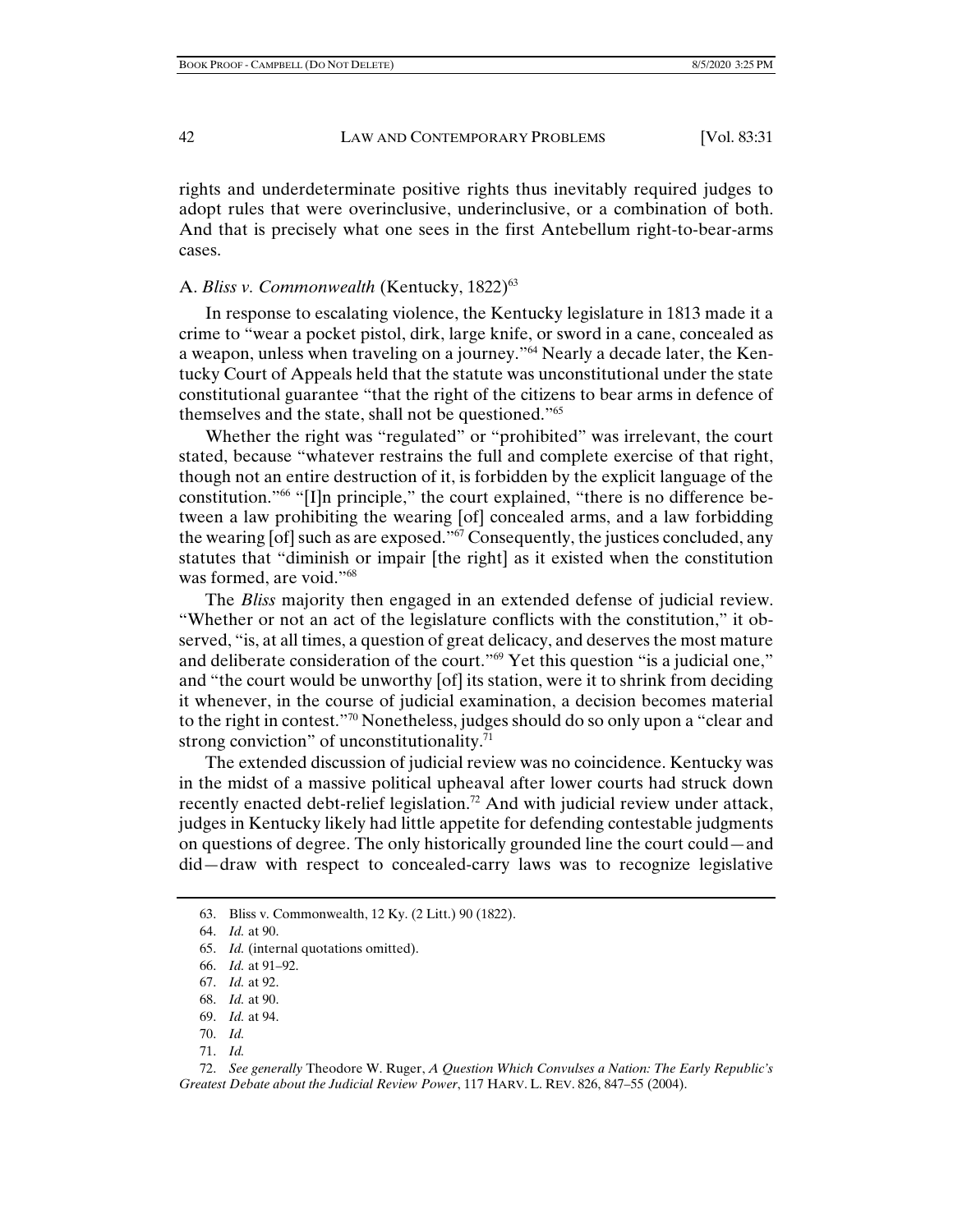power to regulate weapons only as far as was done under existing law when the constitution was ratified.<sup>73</sup> Any other approach would pull judges into the unenviable task of coming up with those lines.<sup>74</sup>

In sum, *Bliss* nicely illustrates the importance of formalism and historicism to nineteenth-century judicial appraisals of rights, even as judges more widely—and more aggressively—viewed themselves as responsible for identifying and enforcing constitutional limits on legislative power. The right to keep and bear arms, the *Bliss* court insisted, could not allow for any new regulations since the judiciary had no other way of policing the boundaries.

#### B. *Aymette v. State* (Tennessee, 1840)75

As in *Bliss*, the defendant in *Aymette* was convicted of violating a state law that barred the concealed carrying of certain weapons.<sup>76</sup> On appeal, he argued that his conviction violated the state constitutional declaration that "the free white men of this State have a right to keep and bear arms for their common defence."77 This time, however, the argument failed.

Rather than reading this right as a prohibition against new restrictions of weapons, the Tennessee Supreme Court turned to "the state of things in the history of our ancestors" to determine the meaning of the right.<sup>78</sup> That right was based on a denial of the King's authority to disarm Englishmen "by his own arbitrary power, and contrary to law."79 The historical meaning of the right, in other words, was grounded on a concern about self-rule—not a libertarian notion of freedom from any legal restraint. Moreover, the additional "evil" that Englishmen feared was that the King, through disarming the people and quartering soldiers in their midst, would "compel them to submit to the most arbitrary, cruel, and illegal measures."80

Tennessee's constitutional provision, the court explained, was "adopted in reference to these historical facts," which therefore shaped its meaning.<sup>81</sup> It supplied a right of all free white men to possess arms.<sup>82</sup> But the constitutional text and its undergirding history indicated a right limited to weapons used "by the people in a body, for their common defense."83 Consequently, this right covered

- 82. *Id.* at 158.
- 83. *Id.*

 <sup>73.</sup> *See Bliss*, 12 Ky. at 90 (concluding that statutes that "diminish or impair [the right] as it existed when the constitution was formed, are void").

 <sup>74.</sup> Notably, the pending debt-relief controversies raised a similar question of whether rights could be limited through regulation. *See* Blair v. Williams, 14 Ky. (4 Litt.) 34, 35 (1823); Lapsley v. Brashears, 14 Ky. (4 Litt.) 47, 47 (1823).

 <sup>75. 21</sup> Tenn. 154 (1840).

 <sup>76.</sup> *See id.* at 155 (stating that the defendant "was convicted . . . for wearing a bowie-knife concealed under his clothes, under the act of 1837-1838").

 <sup>77.</sup> *Id.* at 156 (internal quotations omitted).

 <sup>78.</sup> *Id.* 

 <sup>79.</sup> *Id.*

 <sup>80.</sup> *Id.* at 157.

 <sup>81.</sup> *Id.* at 157–58.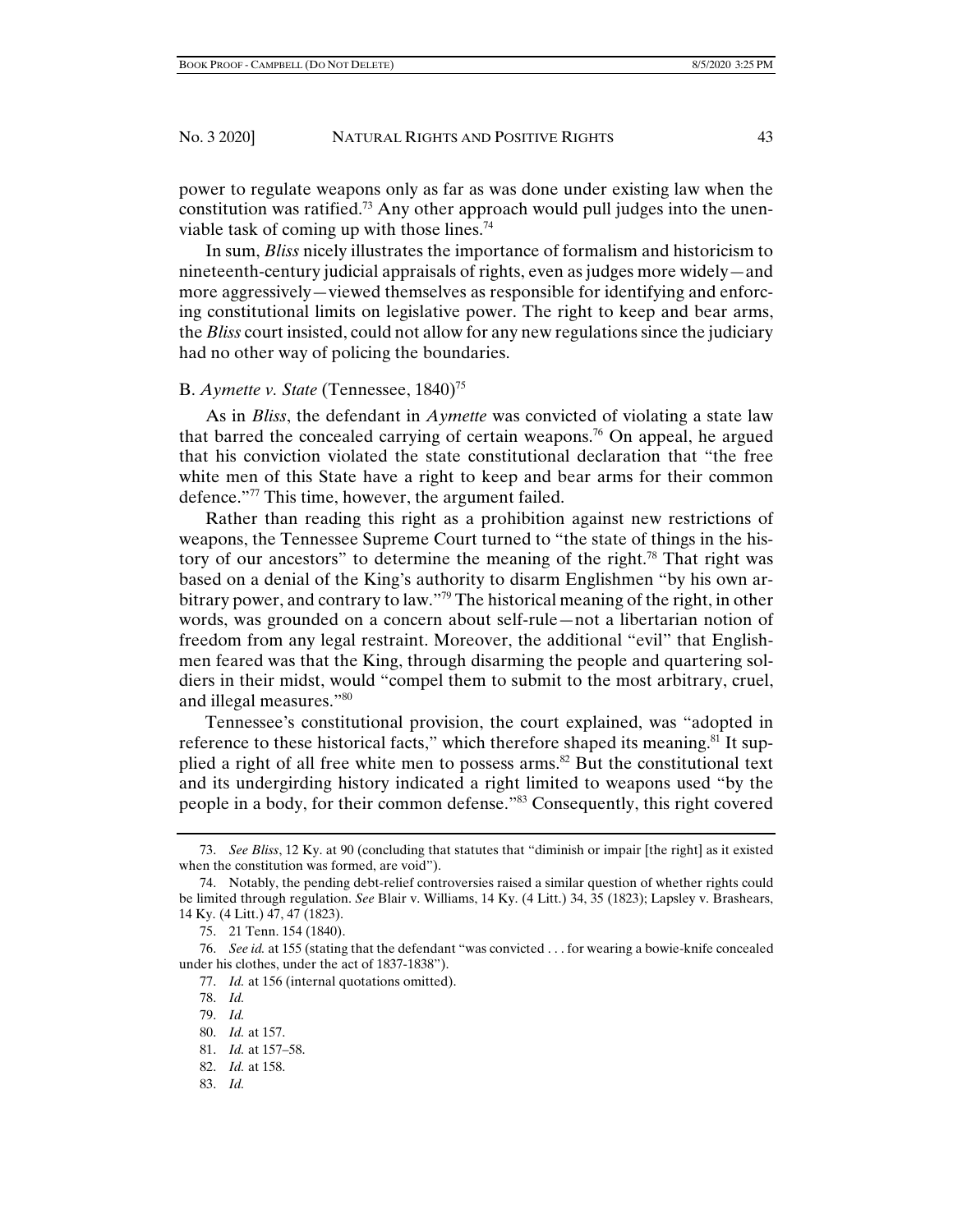arms "usually employed in civilized warfare, and that constitute the ordinary military equipment."84 By contrast, "those weapons which are usually employed in private broils, and which are efficient only in the hands of the robber and the assassin," were outside the scope of the right.<sup>85</sup> Moreover, the court continued in dicta, the legislature could "regulat[e] the manner in which [militia-related] arms may be employed," though it would be "somewhat difficult to draw the precise line where legislation must cease."86

*Aymette* thus reflected a historically grounded interpretive approach, supplemented by natural-rights reasoning. The history of the right to bear arms in England, the court thought, focused on a particular harm or evil—namely, the disarmament of the populace with respect to their means of resisting arbitrary power—and it was that evil that the constitution prohibited the state from repeating.87 In this regard, the Tennessee Supreme Court was invoking the classic interpretive canon that statutes should be interpreted in light of the mischief or evil to which the legislature was responding.<sup>88</sup>

*Aymette* thus employed what had been the standard approach to mediating the relationship between natural rights, positive rights, and governmental power. In part, the court recognized clear historical limits on legislative power. The government, it held, could not generally or arbitrarily disarm the white male citizenry with respect to keeping weapons used by militias because of the historical scope of the positive right.<sup>89</sup> But otherwise legislatures had leeway to restrict natural rights, including the possession and use of firearms. Thus, although individuals had a natural right to carry a concealed Bowie knife, the legislature could restrict that right in order to maintain public safety. Here, the *Aymette* court was firmly rebutting the *Bliss* approach.<sup>90</sup> So long as statutes did not repeat these errors of the past or otherwise undermine the militia, the legislature was free to regulate weapons in promotion of the common good.

87. *See id.* at 157.

 88. *See* Samuel L. Bray, *The Mischief Rule*, 109 GEO. L.J. (forthcoming) (describing the mischief rule and explaining how it is not the same as modern purposivist interpretation); Saul Cornell, *The Original Meaning of Original Understanding: A Neo-Blackstonian Critique*, 67 MD.L. REV. 150, 152–53 (2007) (stating that Blackstone and some of the Founders interpreted statutes based on "the evil a provision was intended to remedy"). For a similar approach in another right-to-bear-arms case decided the same year, see *State v. Reid*, 1 Ala. 612, 615 (1840) ("The evil which was intended to be remedied . . . was a denial of the right of Protestants to have arms for their defence . . . . Such being the mischief, the remedy must be construed only to extend so far as to effect its removal.").

 89. I use the term "positive" right for consistency. The *Aymette* court's reference to "political" rights connoted a subset of positive rights relating to the exercise of political power, as with voting and jury service, whereas other positive rights, such as the rule against ex post facto laws, operated merely as procedural guarantees or as immunities against a particular type of governmental act.

 90. *See Aymette*, 21 Tenn. at 160 (stating that the *Bliss* opinion "is far too limited for a just construction of the meaning of the clause of the constitution they had under consideration").

 <sup>84.</sup> *Id.*

 <sup>85.</sup> *Id.* 

 <sup>86.</sup> *Id.* at 159.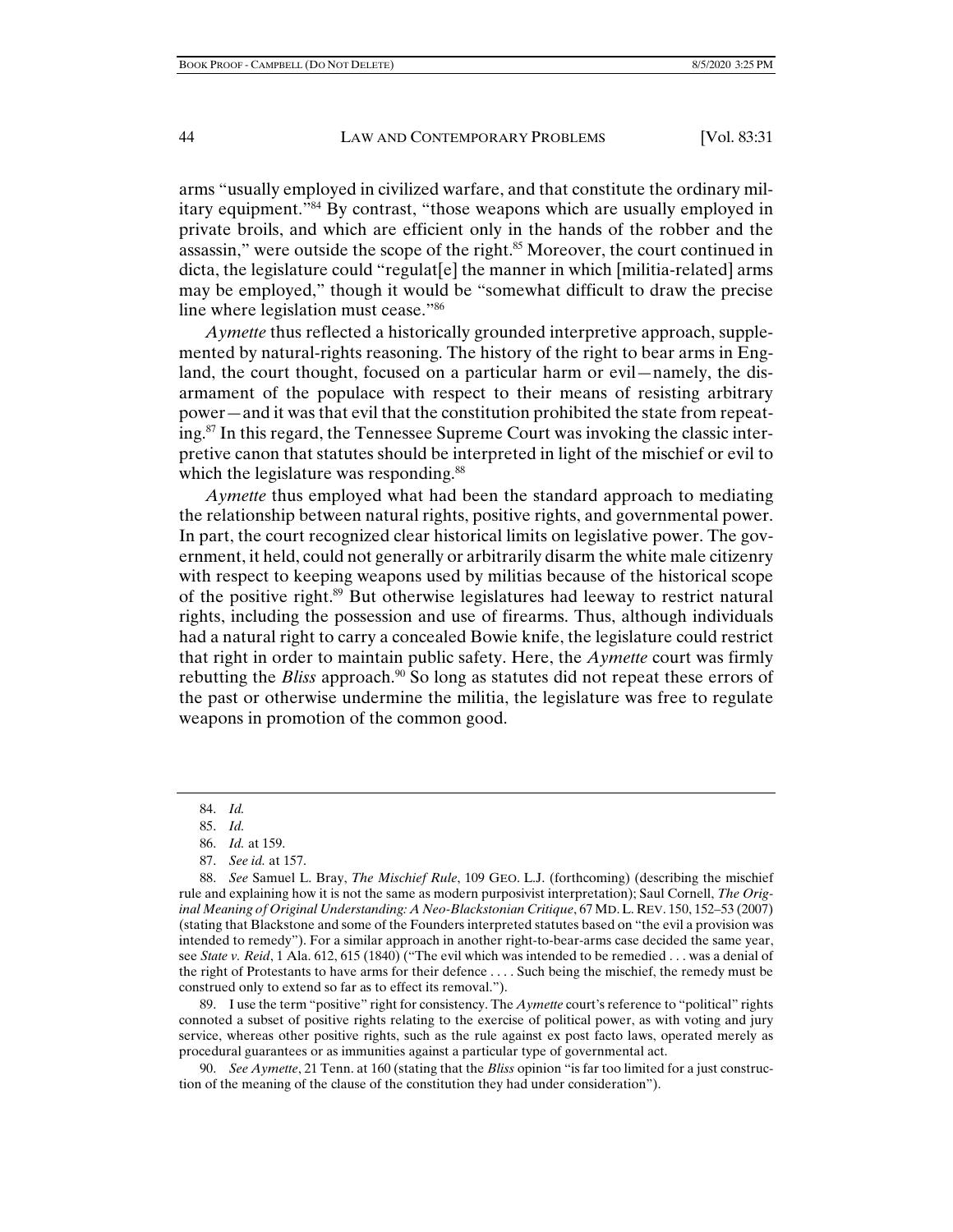## C. *State v. Buzzard* (Arkansas, 1842)<sup>91</sup>

As in *Bliss* and *Aymette*, the defendant in *Buzzard* argued that the state ban on concealed carry of weapons violated his right to keep and bear arms.<sup>92</sup> A twoto-one majority rejected this claim.<sup>93</sup>

Chief Justice Ringo began his opinion by returning to first principles. The legislature may restrict liberty to advance "the general interests or welfare of the whole community," he explained, and it had wide discretion to choose "the means best calculated to attain the object."94 Thus, for example, although individuals have a natural right to speech, the legislature generally had authority to enact "such limitations as have been found necessary to protect the character and secure the rights of others, as well as to preserve good order and the public peace."95 But an exception arose when "some fundamental law . . . expressly, or by necessary or reasonable implication, prohibited the Legislature from [doing so]."96 This was textbook social-contract theory.

Turning to the right to keep and bear arms, Ringo defined the right broadly, perhaps implicitly recognizing it as a natural right.<sup>97</sup> Yet this right was subject to regulation under law.<sup>98</sup> The crucial question, then, was whether the right also entailed any specific limits on legislative power.

Ringo swiftly rejected the defendant's claim that the right to keep and bear arms disabled the state from regulating weapons.<sup>99</sup> History easily disproved this assertion, he reasoned, since governments had long regulated weaponry.<sup>100</sup> To be sure, the people had a right to defend themselves and their property. But this right was regulated by law and was inextricably tied to the role that individuals performed *as citizens* when defending life, liberty, and property through institutions like the militia.<sup>101</sup> The constitutional recognition of a right to keep and bear

93. *See id.* at 27 (opinion of Ringo, C.J.) (concluding that the ban was not "invalid").

- 94. *Id*. at 19–20.
- 95. *Id.* at 20.
- 96. *Id.* at 19.

101. *Id.* at 23–24.

 <sup>91. 4</sup> Ark. 18 (1842).

 <sup>92.</sup> The various opinions refer to the Second Amendment and to the Arkansas Bill of Rights, which stated that "the free white men of this State shall have a right to keep and bear arms in their common defense." *Id.* at 27 (internal quotations omitted). Both Chief Justice Ringo and Justice Lacy agreed that the two rights were comparable in scope, notwithstanding their textual differences. *See id.* at 27 (opinion of Ringo, C.J.); *id.* at 34 (Lacy, J., dissenting).

 <sup>97.</sup> *See id.* at 21 (claiming that "the term 'arms' . . . probably includes every description of weapon or thing which may be used offensively or defensively").

<sup>98.</sup> *See id.* (arguing that "if the right . . . be subject to no legal control or regulation whatever, it might, and in time to come doubtless will, be so exercised as to produce in the community disorder and anarchy").

 <sup>99.</sup> *See id.* at 28 (concluding that the ban was not "repugnant either to the Constitution of the United States or the Constitution of this State").

 <sup>100.</sup> *See id.* at 22 (pointing out numerous "instances, in which the right to keep and bear arms has been . . . subjected to legal regulations and restrictions, without any question as to the power so exercised").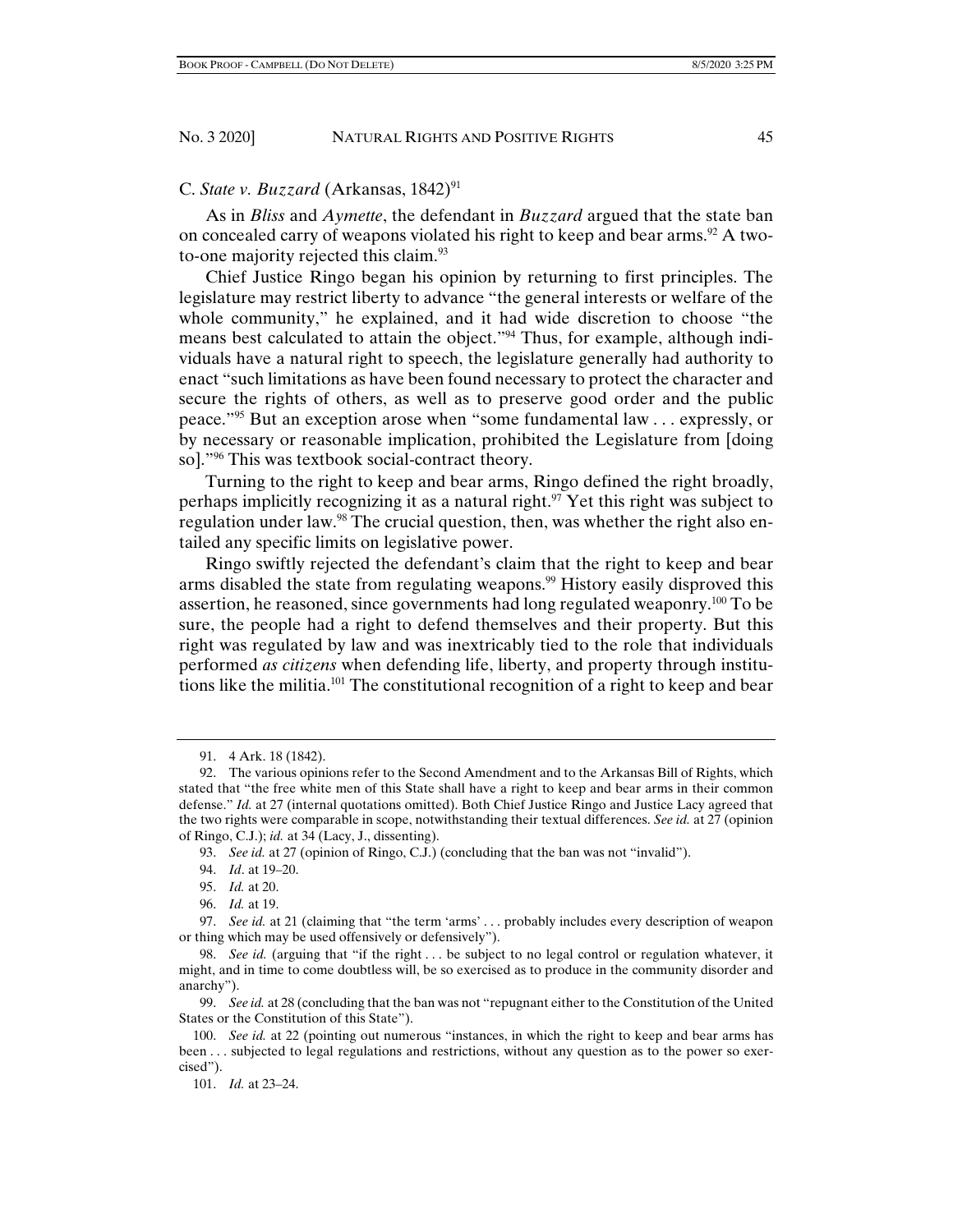arms, Ringo thus insisted, referred specifically to bearing arms in the performance of this civic responsibility.<sup>102</sup> Consequently, the legislature could prohibit "keeping and bearing arms for any purpose whatever," but this power was "limited or withdrawn" insofar as it would effectively disarm the militia.103

In dissent, Justice Lacy relied largely on consequentialist reasoning, which was central to natural-rights discourse. A right limited to the context of militia service, Lacy insisted, would be "valueless and not worth preserving."104 But a broader right of the people to keep and bear arms for any lawful purpose, without any legal diminution, was "the only security and ultimate hope that they have for the defense of their liberties and their rights."105 Otherwise, he observed, a legislature could "control or regulate it in any manner that they think proper," $106$  thus allowing that right to be "not only abridged, but literally destroyed."107

Lacy's sweeping policy judgments fit comfortably within natural-rights reasoning. To identify the terms of the social contract, one had to reconstruct what the people would decide when forming a political society. Consequently, if legislative power to regulate weapons were truly destructive of the ends of the political society, then that power did not exist. Lacy's conclusion, however, was only as strong as his underlying policy assessment. He was not starting with a deontological, libertarian conception of rights.

Lacy also grounded the right to bear arms on the right of personal self-defense. "Has not every man a natural and an unalienable right to defend his life, liberty, or property, when a known felony is attempted to be committed upon either by violence or surprise?," he rhetorically asked.108 "Upon what principle has he a right to use force to repel force, and even to slay the aggressor," Lacy then inquired, "if he can not make a successful repulsion otherwise?"<sup>109</sup> Preserving adequate means of defense, he insisted, called for a right to possess and carry arms.

From a natural-rights standpoint, however, this argument was delusory. The rationale of Lacy's critique—namely, the insufficiency of legal remedies as a way of preserving private rights—was *precisely the same* rationale that underpinned the Arkansas statute. Lacy's argument about lives potentially *saved* because of weapons was certainly relevant, but it failed to consider the equal worth of lives

- 103. *Id.* at 25.
- 104. *Id.* at 35 (Lacy, J., dissenting).
- 105. *Id.* at 36.
- 106. *Id.*
- 107. *Id.* at 35.
- 108. *Id.* at 37.
- 109. *Id.* at 38.

 <sup>102.</sup> *Id.* at 24.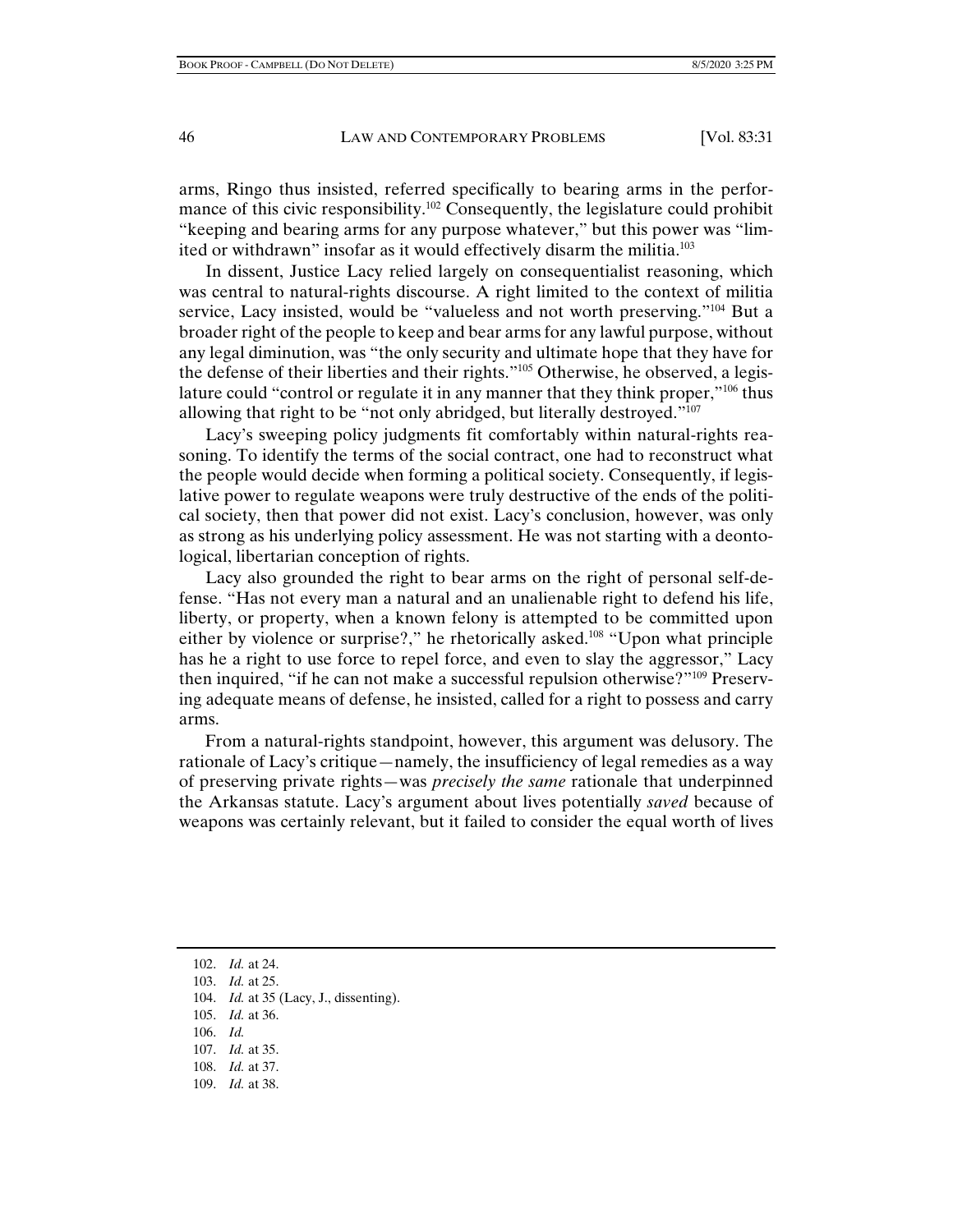potentially *lost*. A natural-rights analysis should have evaluated both.110 Nonetheless, Lacy's argument highlights the increased prominence of personal selfdefense in nineteenth-century discourse.<sup>111</sup> And it reflects a tried and true way to avoid judicial balancing: prioritize some interests and simply ignore the others.

But Lacy's view of the right to keep and bear arms acknowledged limits. Should a person, "in the exercise of [constitutional rights], commit any unlawful act, and prejudice the rights of others," Lacy explained, "then he would be answerable for their unwarrantable use and indulgence."<sup>112</sup> Thus, for instance, "it would be unlawful so to keep arms and ammunition of any kind, as to endanger the lives or property of others."113

This was *yet another* approach to constraining legislative power. Lacy's method was far more limiting than history or general social-contractarian principles supported. But it also had the virtue of being more amenable to judicial enforcement. The majority's approach, as Lacy rightly pointed out, effectively left the legislature free to "control or regulate [weapons] in any manner that they think proper,"114 which enabled the legislature to restrain liberty in ways that did not promote the public good.

## D. *Nunn v. Georgia* (Georgia, 1846)<sup>115</sup>

The final case discussed here was an appeal of a conviction in Georgia for *openly* carrying a pistol.116 Georgia's constitution did not mention a right to keep and bear arms, but the court deemed this omission irrelevant. The right was "one of the fundamental principles, upon which rests the great fabric of civil liberty," Judge Lumpkin wrote, and constitutional declarations of that right merely "reiterated a truth announced a century before, in the act of 1689."117 This reasoning comported with the court's approach to other unenumerated rights.<sup>118</sup>

In terms of scope, Lumpkin described the right to keep and bear arms as a "right of the whole people, old and young, men, women and boys, and not militia only."119 Moreover, that right covered "arms of every description, and not such

115. 1 Ga. 243 (1846).

117. *Id.* at 249.

 <sup>110.</sup> *Accord* Heyman, *supra* note 41, at 245–46. Importantly, the social-contractarian principles at work here put no importance on the idea of state action. The body politic had an affirmative responsibility to protect against private harm just as much as it had a negative responsibility not to unnecessarily restrict rights.

 <sup>111.</sup> *See* CORNELL, *supra* note 4, at 137–208.

 <sup>112.</sup> *Buzzard*, 4 Ark. at 41 (Lacy, J., dissenting).

 <sup>113.</sup> *Id.* at 42.

 <sup>114.</sup> *Id.* at 36.

 <sup>116.</sup> *See id.* at 243.

 <sup>118.</sup> *See, e.g.*, Young v. McKenzie, 3 Ga. 31 (1847); *see generally* AKHIL REED AMAR, THE BILL OF RIGHTS: CREATION AND RECONSTRUCTION (1998); Jason Mazzone, *The Bill of Rights in the Early State Courts*, 92 MINN. L. REV. 1 (2007).

 <sup>119.</sup> *Nunn*, 1 Ga. at 251.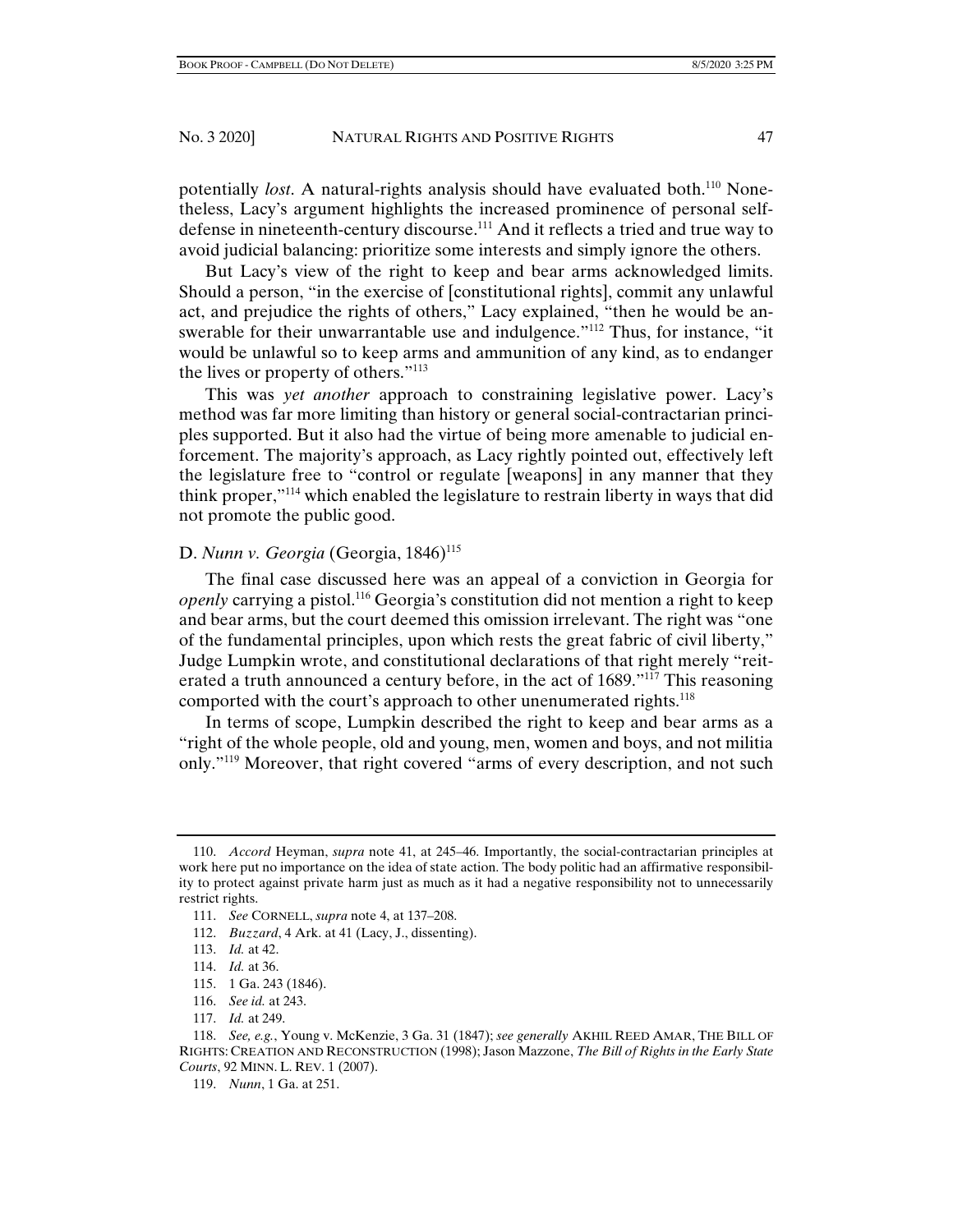merely as are used by the militia."<sup>120</sup> It was this right, Lumpkin insisted that "originally belong[ed] to our forefathers, trampled under foot by Charles I and his two wicked sons and successors."<sup>121</sup> Thus, he concluded, "so far as the [Georgia statute] seeks to suppress the practice of carrying certain weapons secretly, that it is valid, inasmuch as it does not deprive the citizen of his natural right of self-defence, or of his constitutional right to keep and bear arms."122

Thus far, we have seen a variety of ways that judges navigated the relationship between natural rights, positive rights, and governmental power. *Nunn* adds another approach: *ipse dixit*. To be sure, Lumpkin had carefully surveyed legal precedents and explained why the fundamental law of Georgia recognized a right to keep and bear arms. But he provided no analysis whatsoever about the right's scope. Maybe his methodology was historical. Or perhaps it was based on a more formalist effort to draw a line between "prohibitions" and "regulations." Or maybe something else. The opinion, however, does not say anything about how the court arrived as its halfway conclusion. It refers to a "natural right of selfdefense" and a "constitutional right to keep and bear arms," but Lumpkin did not explain how either concept limited legislative power.<sup>123</sup>

From a judicial-process standpoint, *ipse dixit* has clear drawbacks. From a historical standpoint, however, it had obvious appeal for judges struggling to apply underdeterminate rules. *Ipse dixit* did not, of course, offer a way of avoiding the jurisprudential problem. But it at least enabled Lumpkin to keep it concealed, particularly when shrouded in an erudite discussion of prior cases and the nature of American constitutional rights.

 In this regard, it is worth remembering *Nunn's* jurisprudential context. Previous studies have argued that the Georgia Supreme Court was trying to chart a middle path that reflected contemporary public opinion about weapons regulation.124 And that may be right. But we should not forget that Lumpkin and his colleagues had a broader interest in articulating limits on the police powers in other ways—including protection of economic rights.125 *Nunn* did not involve those other rights directly, of course. But broader concerns were at play.

# III

#### **CONCLUSION**

Like grammatical rules, the conventions of social-contract theory shaped discourse about the right to keep and bear arms, even when unstated. But what can Antebellum right-to-bear-arms cases tell us about the topic of this symposium whether there is a right to carry weapons outside the home? Modern norms of

 <sup>120.</sup> *Id.*

 <sup>121.</sup> *Id.*

 <sup>122.</sup> *Id.*

 <sup>123.</sup> *Id.* 

 <sup>124.</sup> *See, e.g.*, Leider, *supra* note 5, at 1610.

 <sup>125.</sup> For discussion of various Georgia Supreme Court decisions that relied on similar reasoning, see Mazzone, *supra* note 118, at 37–40, 43, 48–50.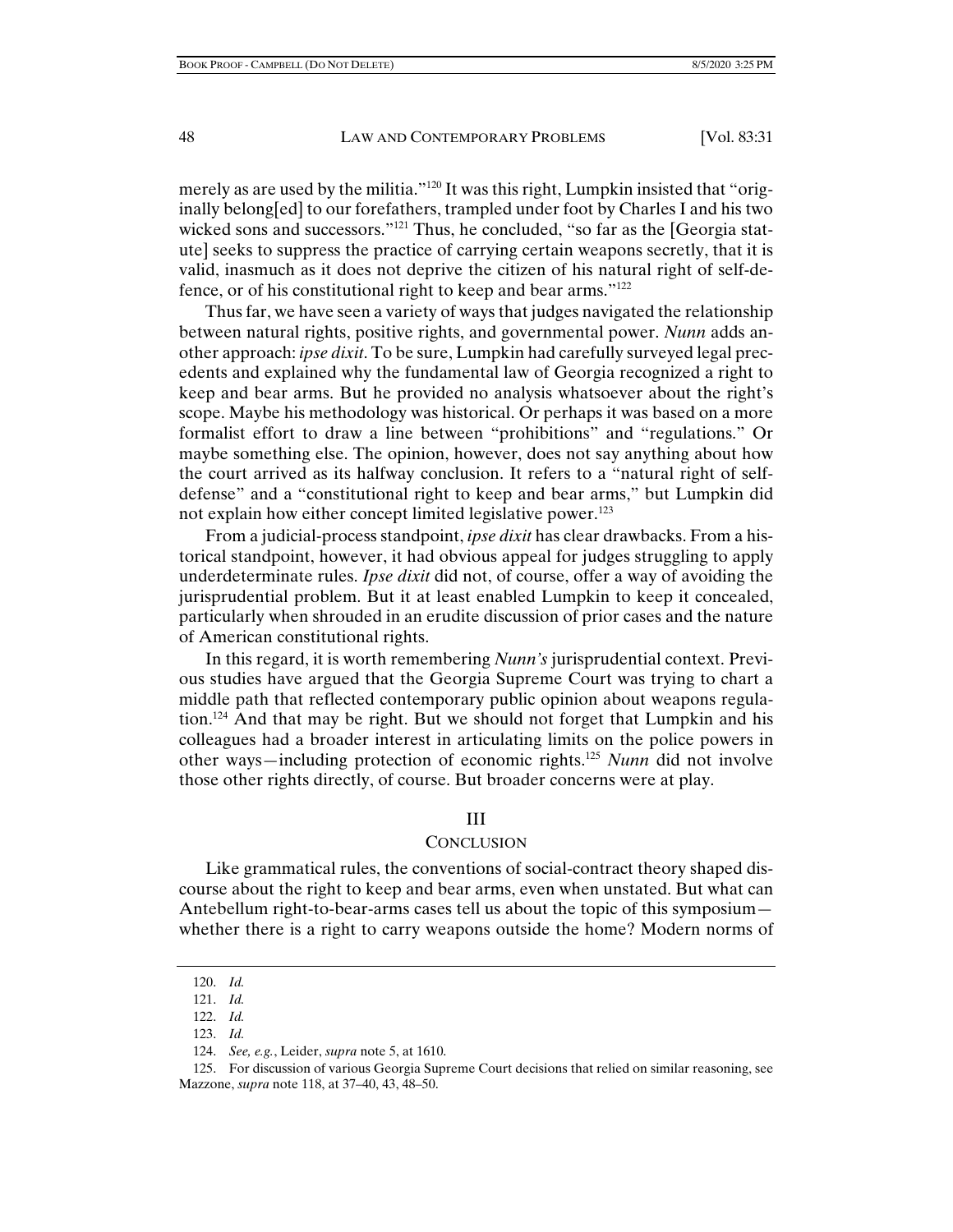judging continue to prize historical analysis and disfavor judicial lawmaking, so it would be nice if these cases supplied a simple answer. But I am skeptical that they can.

To see why, consider the logic of Judge O'Scannlain's opinion in *Peruta v. County of San Diego*. 126 The question presented was whether the Second Amendment protects a right to carry handguns outside of the home.<sup>127</sup> O'Scannlain explained that courts must approach questions like this by "look[ing] to the original public understanding of the Second Amendment right as evidence of its scope and meaning.<sup>"128</sup> And he recognized, "in a broad sense," that under an originalist approach "every historical gloss on the phrase 'bear arms' furnishes a clue of that phrase's original or customary meaning."129 Nonetheless, he explained,

with *Heller* on the books, the Second Amendment's original meaning is now settled in at least two relevant respects. First, *Heller* clarifies that the keeping and bearing of arms is, *and has always been*, an individual right. Second, the right is, *and has always been*, oriented to the end of self-defense. Any contrary interpretation of the right, whether propounded in 1791 or just last week, is error. $130$ 

"What that means for our review," O'Scannlain observed, "is that historical interpretations of the right's scope are of varying probative worth" depending on their consistency with *Heller*'s understanding of Second Amendment history.131 Arguments by those who denied an individual right to bear arms were "of no help.<sup>"132</sup> And even when historical figures supported an individual right to bear arms, their discussions of the right's scope were "only marginally useful" when they "embrace[d] the premise that the right's purpose is deterring tyranny" rather than enhancing self-defense.133 "Since one needn't exactly tote a pistol on his way to the grocery store in order to keep his government in check," O'Scannlain colorfully opined, "it is no surprise (and, thus, of limited significance for purposes of our analysis) when these courts suggest that the right is mostly confined to the home."<sup>134</sup>

Describing historical figures as having erred in their constitutional views might appear contrary to the historical method. But it seems perfectly sensible to me that modern judges—who constantly have to assess the persuasiveness of conflicting factual evidence and legal opinions—should disregard an argument or conclusion that rests on a faulty premise.135 This logic, however, is precisely the reason for my skepticism about the modern usefulness of Antebellum right-to-

126. 742 F.3d. 1144 (9th Cir. 2014), *rev'd en banc*, 824 F.3d. 919 (9th Cir. 2016).

- 133. *Id.*
- 134. *Id.*

 135. *See generally* William Baude & Stephen E. Sachs, *Originalism and the Law of the Past*, 37 LAW & HIST. REV. 809 (2019) (discussing the relationship between historical and originalist methodology).

 <sup>127.</sup> *Id.* at 1147.

 <sup>128.</sup> *Id.* at 1153 (citations omitted).

 <sup>129.</sup> *Id.* at 1155.

 <sup>130.</sup> *Id.* (citations omitted).

 <sup>131.</sup> *Id.* 

 <sup>132.</sup> *Id.* at 1156.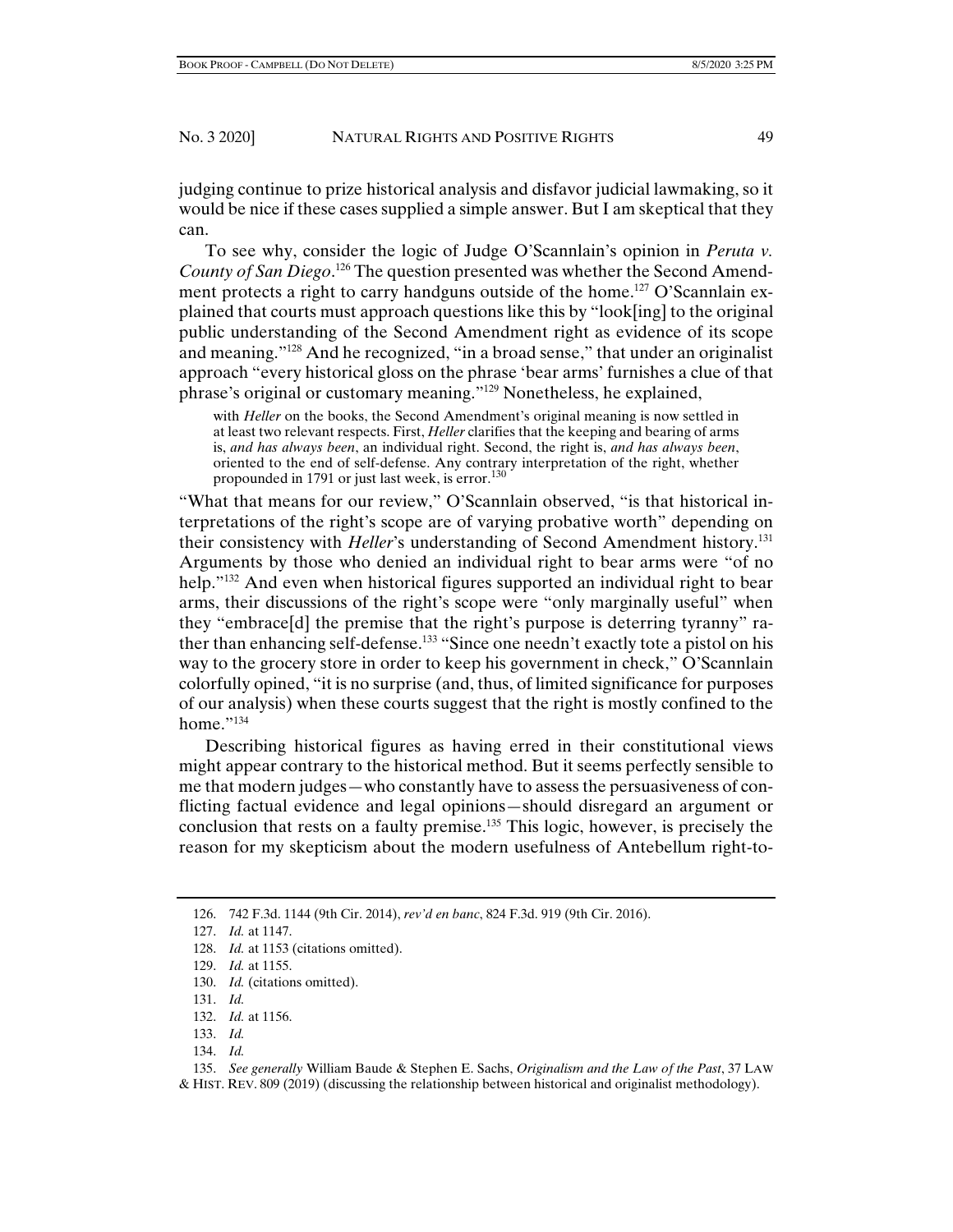bear-arms decisions. All of these decisions rested on embedded assumptions about facts and law that we would now reject.

Some of these assumptions relate to the judicial role. In *Bliss*, for instance, the Kentucky Court of Appeals assumed that constitutional protections of rights must be all or nothing.136 One might prefer that view, but it runs against nearly all modern rights jurisprudence, including *Heller* itself.137 Yet so does the broad deference to legislative judgments exhibited in cases like *Aymette* and *Buzzard*. 138

Other assumptions relate to facts. Consider Judge Lacy's dissent in *Buzzard*. If gun control actually leads to tyranny,139 the opinion has much to recommend it from the standpoint of natural-rights reasoning. But while many people may agree with that proposition, its empirical foundation is hardly clear two hundred years later.

In fact, all of the judicial opinions discussed in this Article contain embedded assumptions that we do not share. Back then, for instance, citizens played a direct role in defending themselves and the state through the *posse comitatus* and the militia, whereas professionalized police forces and the armed services perform these functions today.140 Moreover, *all* of the foregoing cases came out of the South, which had a unique culture with respect to firearms. Southern hostility toward the concealed carrying of weapons, for instance, was shaped by norms of masculinity and honor that treated concealing weapons as unmanly and dishonorable.<sup>141</sup> And when we consider attitudes toward the rights of the male citizenry, we cannot forget the ever-present fear of slave revolts that shaped the Southern mindset.142 Natural-rights reasoning made all of these factors highly salient.

 139. *See* State v. Buzzard, 4 Ark. 18, 36 (Ark. 1842) (Lacy, J., dissenting) (arguing that depriving men of the right to keep and bear arms "amounts to tyranny and oppression").

140. *But see* David B. Kopel, *The* Posse Comitatus *and the Office of Sheriff: Armed Citizens Summoned to the Aid of Law Enforcement*, 104 J. CRIM. L. & CRIMINOLOGY 761, 764 (2014) ("[A]lmost all states continue the longstanding legal tradition that armed citizens may be summoned to aid of law enforcement.").

 <sup>136.</sup> *See* Bliss v. Commonwealth, 12 Ky. (2 Litt.) 90, 91–92 (1822) (stating that "whatever restrains the full and complete exercise of that right, though not an entire destruction of it, is forbidden by the explicit language of the constitution").

 <sup>137.</sup> *See* District of Columbia v. Heller, 554 U.S. 570, 626–27 (2008) (recognizing traditional categories of permissible regulation that have no apparent connection to Founding-Era history).

 <sup>138.</sup> The modern attitude toward judicial enforcement of constitutional rights is perhaps best reflected in Justice Jackson's statement that judges have a duty "of translating the majestic generalities of the Bill of Rights, conceived as part of the pattern of liberal government in the eighteenth century, into concrete restraints on officials dealing with the problems of the twentieth century." W. Va. Bd. of Educ. v. Barnette, 319 U.S. 624, 639 (1943).

 <sup>141.</sup> *See* Eric M. Ruben & Saul Cornell, *Firearm Regionalism and Public Carry: Placing Southern Antebellum Case Law in Context*, 125 YALE L.J. F. 121, 126 (2015) (stating that "[a]s a result of the distinct cultural phenomena of . . . honor, Southern men carried weapons" (citations omitted)); *see also*  Robert J. Cottrol & Raymond T. Diamond, *Never Intended to Be Applied to the White Population: Firearms Regulation and Racial Disparity*, 70 CHI.-KENT L. REV. 1307, 1318–23 (1995) (stating that "the use of arms to resolve personal disputes . . . helped lend a different flavor to the Southern experience with arms" and explaining how that experience manifested itself in the courts).

 <sup>142.</sup> *See* Ruben & Cornell, *supra* note 141, at 126 (stating that "Southern men carried weapons . . . as a protection against the slaves" (citations omitted)).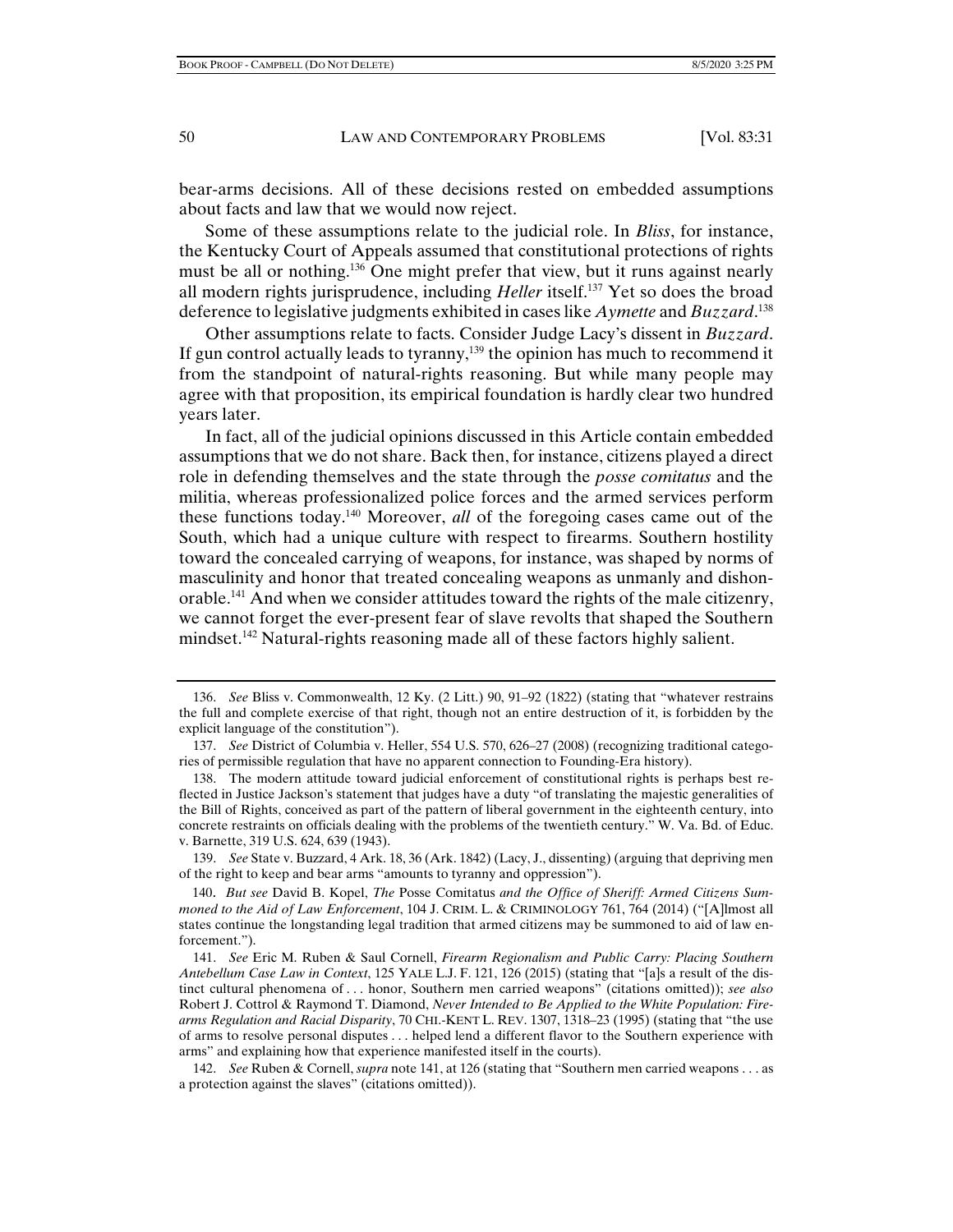My goal here is not to engage with broader debates over the merits of originalism. Rather, my point is that accurately understanding the content of law at some point in the past requires appreciating the imbedded assumptions in earlier decisions and then considering whether those assumptions were themselves part of the law. This is important even when reading modern decisions. As Michael McConnell puts it, "[w]hen translating constitutional text into judicially enforceable doctrine, a responsible court necessarily takes into consideration not only the meaning of the constitutional provision at issue, but also the institutional implications of the doctrine for the allocation of power between the courts and the representative branches."143 Failure to appreciate this ordinary feature of judging can lead to serious category errors even when interpreting modern precedents.144 This problem is far more serious, though, when reading decisions from two hundred years ago—written at a time when underlying conceptions of rights were sometimes radically different than our own.

Unpacking the earliest right-to-bear-arms decisions does reveal that the right to possess and carry weapons extended beyond the home.145 But recognition of a natural right to possess and carry weapons does not answer questions about the scope of governmental power. The enforcement of these rights, many Americans thought, was coterminous with ensuring limits on the police powers. And assessing those limits required a host of embedded judgments about things like the dangers of private arms-bearing, the role of citizens in law enforcement, and the potential perils of disarmament. Yet even as judges increasingly saw themselves as arbiters of constitutional limits, norms of judicial behavior counseled against open reliance on the policy judgments that natural-rights reasoning required. The wide variety of judicial responses in early right-to-bear-arms cases reflect this tension.

At the same time, the scope of the fundamental positive right to keep and bear arms was still being worked out, too. The right to keep and bear arms was widely recognized as a historically grounded rule—not something created through its enumeration in state and federal constitutions. Its force and meaning therefore depended on its historical scope—not on its textual enumeration. But history did not supply clear answers about how the right should apply in new circumstances.

 <sup>143.</sup> Michael W. McConnell, *Institutions and Interpretation: A Critique of* City of Boerne v. Flores, 111 HARV. L. REV. 153, 155 (1997); *see also* Mitchell N. Berman, *Constitutional Decision Rules*, 90 VA. L. REV. 1 (2004); Richard H. Fallon, Jr., *Foreword: Implementing the Constitution*, 111 HARV. L. REV. 54 (1997); David A. Strauss, *The Ubiquity of Prophylactic Rules*, 55 U. CHI. L. REV. 190, 196–202 (1988).

 <sup>144.</sup> *See generally* Masur & Ouellette, *supra* note 13 (discussing judicial failures to appreciate the interpretive assumptions in earlier decisions).

 <sup>145.</sup> This Article focuses on historical understandings of rights—not on the linguistic meaning of the Second Amendment. Modern originalists generally search for the semantic meaning of written constitutional texts. In my view, this approach significantly departs from the way that Americans conceptualized most of their rights two centuries ago. The text of a constitutionally enumerated right might be probative of its meaning, but it was generally not *constitutive* of the right. *Cf.* Stephen E. Sachs, *Originalism without Text*, 127 YALE L.J. 156, 160 (2017) (recognizing the potential difference between written law, on the one hand, and written texts that refer to unwritten law, on the other).